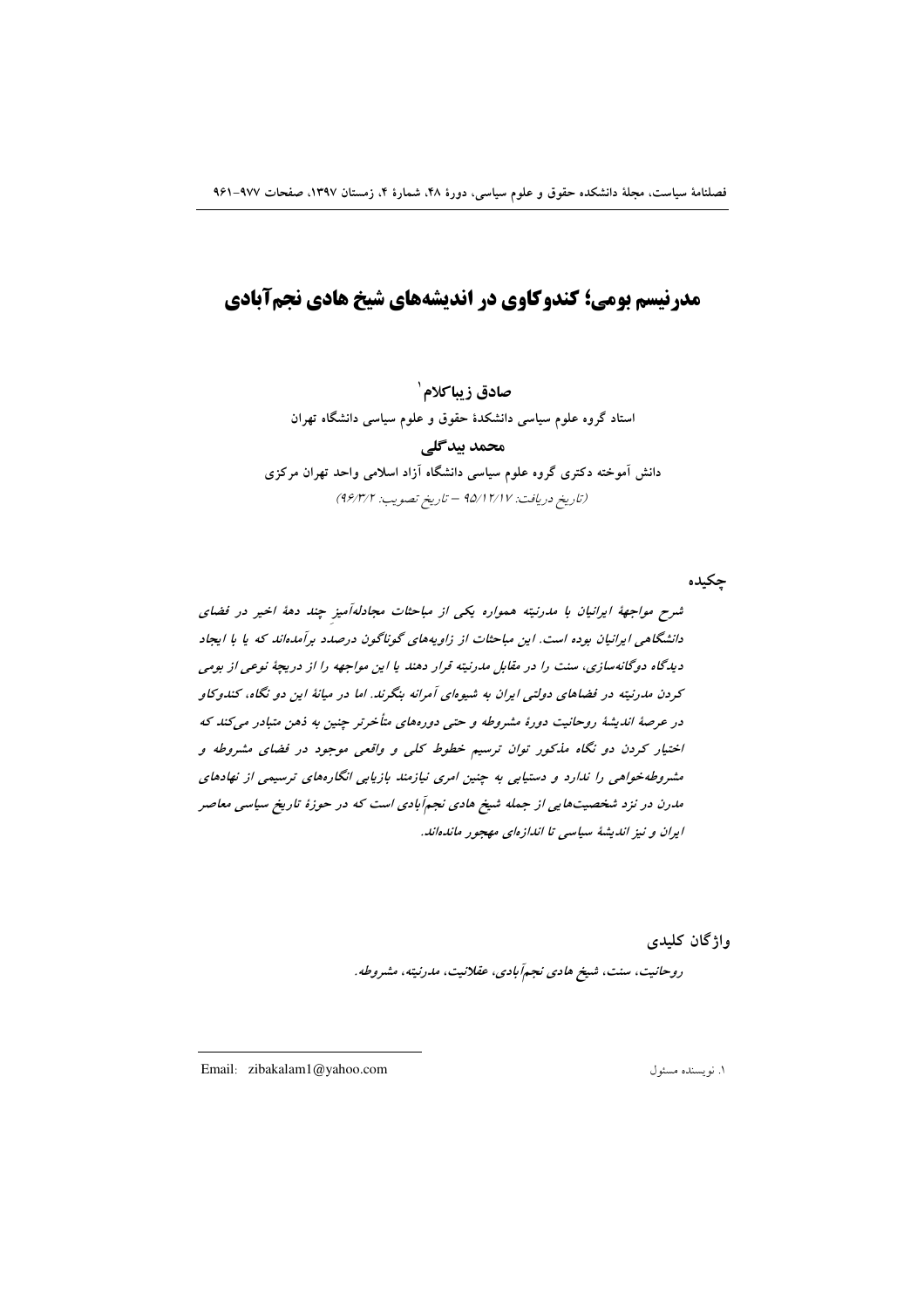ایرانیان در نخستین رویاروییهای خود با مدرنیتهٔ اروپایی واکنشهای متفاوتی به آن نشان دادند. رویکرد غربگرایانه خواهان اخذ کامل نظامهای مشروطهٔ غرب بود و رویکرد غربمحور شریعت اسلام را براساس مبانی نظری دولت مشروطه در غرب بازتفسیر میکرد. رویکرد شریعت.حور به اقتباس اصول نظام مشروطهٔ غربی در چارچوب شریعت اعتقاد داشت و رویکرد ساماندهی نظام سیاسی جدید با اقتباسهایی از نظام مشروطه، در پی تحول در ساختار سیاسی سنتی مستقر و ساماندهی نظام سیاسی جدید بود. مدرنیته بیشتر خود را در شکل انقلاب صنعتی، پیدایش راهآهن و کشتی بخار، حفر کانال سوئز و اختراع تلگراف در نزد ایرانیان به نمایش گذاشت. از این٫رو قرن نوزدهم را بهدرستی باید نقطهٔ عطف جدید ارتباط و اًشنایی میان ما و غرب دانست. این تماس آثار و تبعات بسیار مهم و تاریخی برای ایران به بار آورد. ایرانیان بهتدریج با جوامعی آشنا شدند که هیچ مناسبت و مشابهت سیاسی، اجتماعی و اقتصادی با جامعهٔ خودشان نداشت. آنان از یکسو آزادی، احترام به مالکیت و رعایت حقوق فردی و اجتماعی افراد را در آن جوامع میدیدند و از سوی دیگر نبود هرگونه امنیت اقتصادی، سیاسی و اجتماعی در ایران را. از یکسو محدودیت قدرت حکومت در اروپا را میدیدند و از سوی دیگر استبداد خشن و حاکمیت بیچونوچرا و مطلق حکومت در ایران را. از یکسو پیشرفتهای علمی و مدرن غرب همچون راهآهن، دانشگاه، صنعت، مطبوعات، تلگراف، احزاب، پارلمان، بیمارستان و بسیاری دیگر از نهادها و ساختارهای مدرن را میدیدند و از سوی دیگر درماندگی و فقر علمی را در ایران شاهد بودند (زیباکلام، ۱۳۸۲: ۷۸). از این رو شاید بتوان تاریخ مدرن شدن ایران را با تاریخ خودآگاهی انتقادی به هویت و فرهنگ آنها همسان دانست. مدرنیته عمدتاً نظامی از ارزشها، افکار و اندیشهها محسوب میشود که عناصر تشکیل دهنده آن دو چیز است: ١. عقل که معیار و کلید تجلیات زندگی انسان معاصر تلقی میشود ۲. انسان آزاد و رهاشده که به گفتهٔ رنه دکارت ٰ در مرکز کائنات قرار میگیرد و سرور و مالک طبیعت می شود. انسان مدرن با تکیه بر عقل و شیوهٔ نگرش به جهان از بند جزمها و بتهای ذهنی رهایی می یابد و بهجای اجبار به تقلید و تعبد نسبت به سنت، توانایی و اختیار نقادی امور و تفحص در پدیدهها را بهدست می آورد (ساوجی، ۱۳۶۱: ۴۶).

اما این رویکرد به مدرنیتهٔ ایرانی واجد خصیصهای است که در بیشتر برههها در تاریخ معاصر ایران مغفول مانده است یا در معرض خطکشیهای شدید ایدئولوژیک قرار گرفته است. این گفتار درصدد است که با بررسی اندیشههای شیخ هادی نجمآبادی به این پرسش پاسخ دهد که با توجه به دو دیدگاه مطرحشده، آیا اندیشههای وی به تقویت یا تضعیف نهادها

1. Reneh Decattes

مقدمه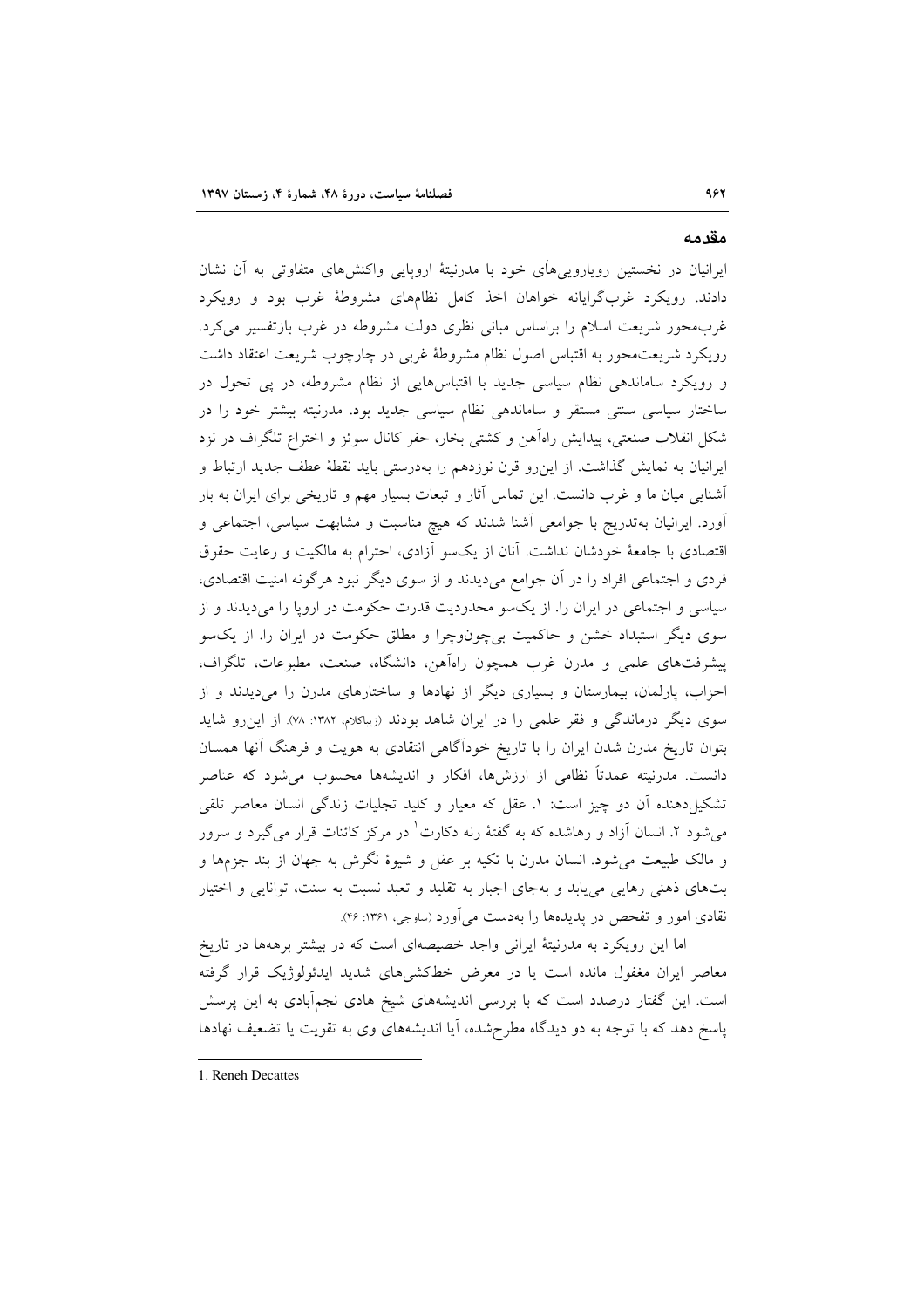و ساختارهای مدرن انجامیده است یا خیر و آیا این اندیشهها می توانند راه را بر پژوهشهای جدید و ساختشکنی از دوگانهانگاری یادشده بگشایند یا خیر؟ گفتمان مشروطهخواهی شیخ هادی با چه شیوههایی در پی ایجاد هماهنگی و حل تعارضهای میان دین با اندیشههای نو گرایانه و دموکراتیک غربی بوده است؟

## مدرنيتهٔ ايراني؛ رويكردهاي متفاوت

به تأسی از اینگلهارت ْ، مدرن شدن را می توان گونهای از فرایند کسب آگاهی، بازشناسی و ارزیابی انتقادی مداوم از خود بهمنظور ایجاد بهترین الگوی تطابق با مجموع شرایط محیطی، تاریخی، فرهنگی و اجتماعی قلمداد کرد که هر جامعهای متناسب با وضعیت خاص خود فرایندی منحصربهفرد از مدرن شدن را طی میکند. این فرایند می تواند با جوامع مشابه خود وجوهی مشترک داشته باشد و با جوامع دیگر از اشتراکات کمتری برخوردار باشد؛ اما در هر صورت کلیت مدرنیتهٔ هر جامعهای منحصربهفرد است. بنابراین فرایند مدرن شدن همواره در ماهیت خود با نوعی انطباق بر بومی سازی مداوم همراه است. از این رو، مطابق اشارهٔ جیمز کلیفورد ٔ، هر جامعهای ناگزیر است برای نیل به مدرنیته، تفاوت آن را با دیگر مدرنیتهها ابداع و بازشناسی کند. شاید ترسیم انگارهٔ مدرنیتهٔ ایرانی از نگاهی اینچنینی حاکی از بصیرتهایی باشد که تنها بعد از گذشت بیش از یک قرن در نزد ایرانیان حاصل شده است.

روحانیت نخستین بار و بهیکباره پس از مشروطیت بهعلت غلبهٔ استعمار و گفتمان روشنفکری با مسائل بسیار پیچیده و جدیدی مواجه شد که بروندینی بود و خود سنت و گفتمان دینی را هدف قرار داده بود؛ از این رو در مواجهه با مسائل جدید و پاسخ به شبهات، روحانیت به دستههای مختلفی تقسیم شدند که تا زمانهای بعدی نیز ادامه یافت. جریان روشنفکری بر آن بود تا میان اسلام، ایران و مدرنیته نوعی سازگاری ایجاد کند، اما در این میان صرف نظر از روشنفكران مشروطه خواه، شريعتمداران صاحب نامي همچون شيخ هادي نجمهآبادی را نیز در کنار خود داشت که رویکرد اصلی آنها فهم عقلانی دیانت و تفسیر آن بر وجهی بود که بتواند تضادهای موجود میان شرع و عرف را پاسخ دهد و مفاهیم جدیدی مانند آزادی، برابری، اصل نمایندگی و غیره را با اسلام همآوا سازد. در متون تاریخی مربوط به جنبش مشروطیت ایران، توصیفهایی وجود دارد که از سهم شیخ هادی نجمآبادی در آن رویداد حکایت می کند. می توان عصر مشروطه را آوردگاه فکری دو سنت ایرانی- اسلامی و غربی دانست. حاصل برخورد، تقابل، سایش، تضاد، تصادم و کشمکش این دو سنت از یکسو

- 1. Engelhart
- 2. James Clifford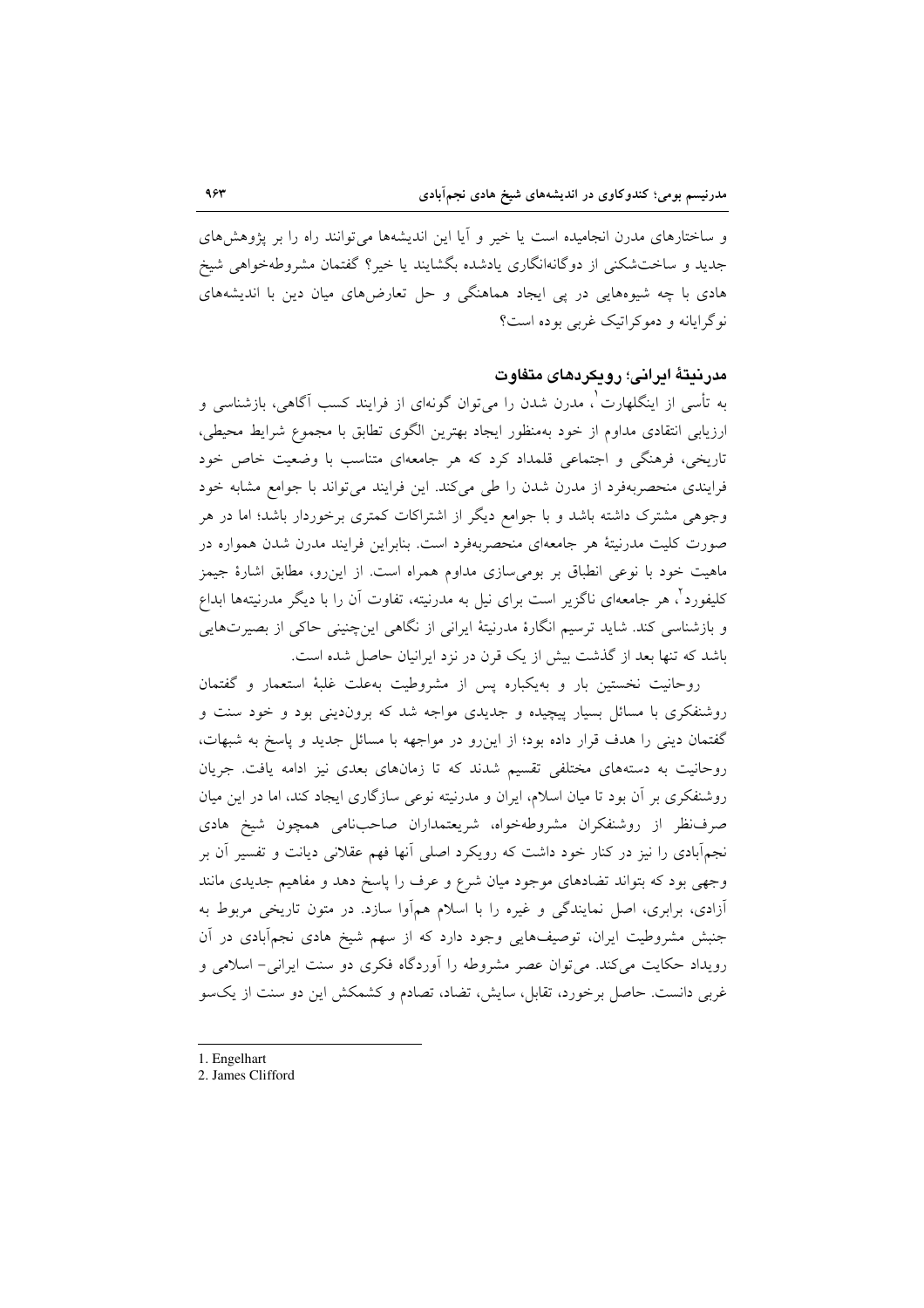و گفتوگو و تأثیر متقابل آنها بر هم از سوی دیگر، سبب شکل گیری سنتهایی تازه در ایران معاصر شد. حاملان سنت اسلامی، برخوردی یکسان با سنت غربی از خود به نمایش نگذاشتند. در این میان می توان بر سه واکنش عمده در این دوره اذعان داشت: واکنش سلبی، واکنش تسلیم و پذیرش همهسویه و واکنش مشروط و اسلامی شده. در این میان شیخ هادی نجمآبادی از شخصیتهای اثر گذار در جریان شکل گیری جنبش مشروطه بود که در وادی سوم گام برمیداشت. او را می توان جزو نخستین روحانیان نواندیش و روشنفکر در تاریخ اندیشهٔ سیاسی ایران معاصر دانست. او مکتبی را بنیاد نهاد که می توان آن را مکتب نجمآبادی نام نهاد. این مکتب، قرآنپژوهی را اساس کار خود میدانست. نمودهای پیروی از این مکتب را در كساني همانند ميرزا ابوالحسن خان فروغي، شريعت سنگلجي، شيخ اسدالله خرقاني، مهدی بازرگان، آیتالله طالقانی و... می توان دید (آل غفور، ۱۳۸۹: ۲۷)

## زمینه و زمانهٔ اندیشههای شیخ هادی نجمآبادی

حضور روحانیت در جنبش مشروطیت را میتوان با سه رویداد در خور، مرتبط کرد که هر یک از آنها بهنوعی از عوامل خیزش ایرانیان در مشروطهخواهی بهشمار میآیند.

دستگاه استبدادی دوران قاجار و فساد، رشوهخواری و تبهکاری کارکنان دولت آنچنان بر دوش مردم سنگینی میکرد که روشنفکران و برخی از رهبران مذهبی را به فکر چاره انداخت. واگذاری امتیازات و حق سرمایهگذاریها از طرف دولت ایران به کمپانیهای خارجی، سود بازرگانان ملی را تهدید کرد و آنان نیز بهناچار دست به دامان روحانیون شدند. بنا به گفتهٔ سید جواد طباطبايي:

در ایران نیم سده پیش از مشروطیت، دریافتی اجمالی از ضرورت اصلاح دینی پیدا شده بود که رویکردهای متفاوتی داشت و یگانه الگوی آنان نیز پروتستانیزم ٰ در مسیحیت بود؛ اما تنها رویکردی که میتوانست چشمانداز روشنتری برای حل تعارضات میان اسلام و دموکراسی ارائه کند تفسیر عقلایی از دیانت بود که محور اساسی اندیشهٔ دینی شیخ هادی نجمآبادی و سایر علمای مشروطهخواه را تشکیل میداد. با آنکه در آن زمان تفاسیر یا تعاریف متبايني از مشروطه منتشر مي شد، روحانيان نيز در اين زمينه اظهاراتي را مبذول مي داشتند كه تا اندازهای متأثر از نفوذ و عمق افکار شیخ هادی نجم|َبادی بود (طباطبایی، ۱۳۸۶: ۷۸).

چنین تأثیرگذاریهایی است که میتوان شیخ هادی نجمآبادی را در زمرهٔ روحانیون آزاداندیش، نوگرا و منتقد استبداد دورهٔ قاجار بهعنوان یکی از زمینهسازان فکری جنبش مشروطه ایران قلمداد کرد که بر تعقل و اندیشه و اعتلای فرهنگی این ملت بسیار تأکید داشت.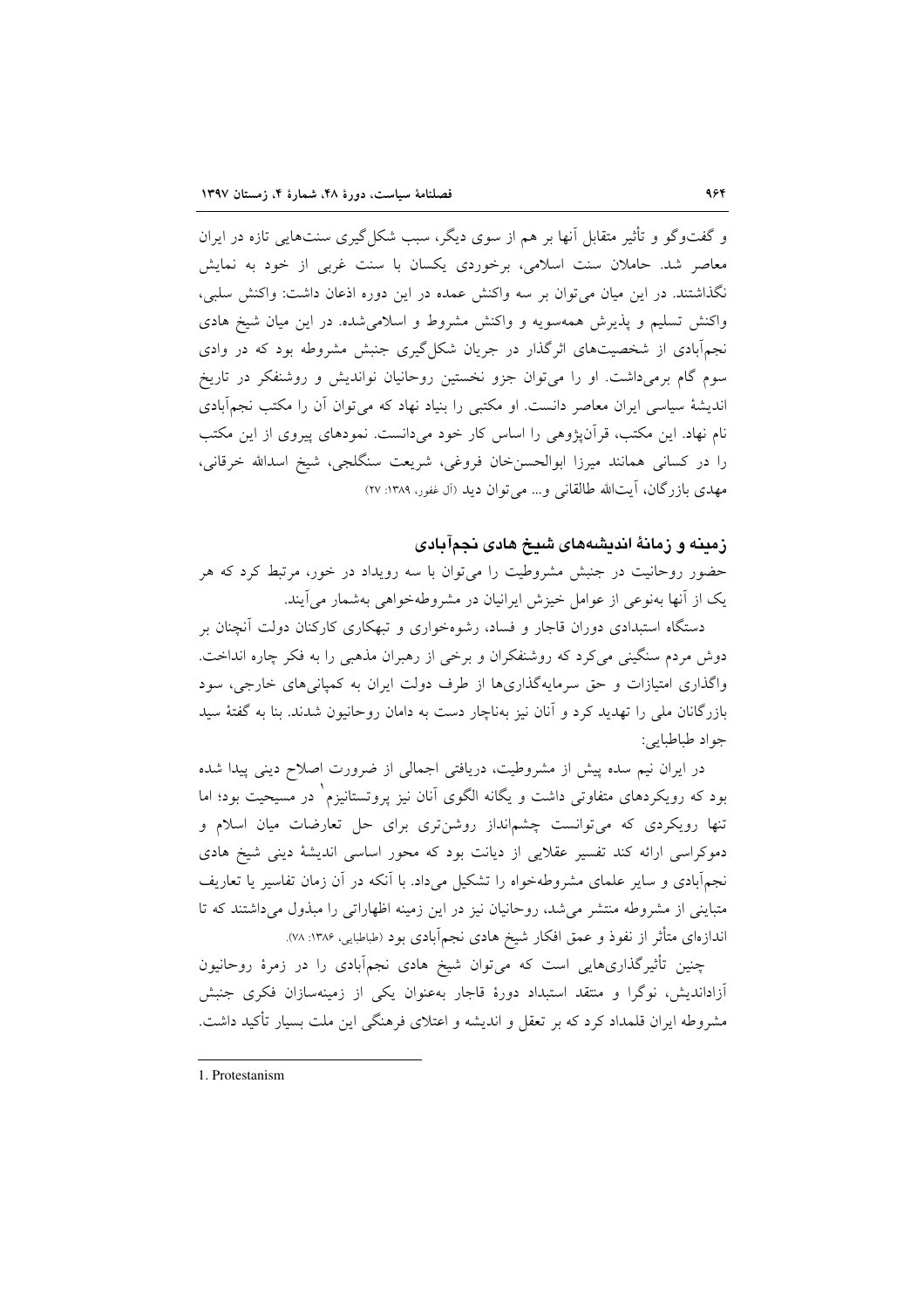شیخ هادی نجمآبادی روحانی نواندیش، آزادیخواه و قرآن،پژوه عقل گرای دورهٔ قاجار چهار سال پیش از صدور فرمان مشروطیت از سوی مظفرالدین شاه قاجار در سال ۱۳۲۴ هجری قمری در گذشت (مرسلوند، ۱۳۷۸: ۴۹). وی گرچه تأثیر مستقیمی در برپایی نهضت مشروطیت همچون دو رهبر اصلی آن یعنی سید عبدالله بهبهانی و سید محمد طباطبایی نداشت، نمیتوان تأثیرات فکری این روحانی نواندیش را در به تکاپو واداشتن مردم ایران برای آزادیخواهی نادیده گرفت. بیشتر مورخان، نجمآبادی را از نخستین کسانی میدانند که در انتشار افکار آزادیخواهانه در میان ایرانیان مؤثر بود و رمز موفقیت را، بیداری افکار عمومی در برابر استبداد میدانست. نجمآبادی در زمان خود، اندیشههای بسیار متفاوت با اندیشههای دیگر مجتهدان رسمی شیعه داشت. او تجربهها و اندیشههای خود را برای استفادهٔ عموم مسلمین با عنوان *تحریرالعقلاء* به رشتهٔ تحریر درآورد و در این کتاب کوشید که اوضاع اجتماعی و سیاسی مسلمانان و بیشتر، ایرانیان روزگار خود را بررسی و تحلیل و نقادی کند و عوامل انحطاط و عقبماندگی را نشان دهد. نجمأبادی بهسبب برداشت خاص خود از مسائل دینی، نهتنها از اختلافهای مذهبی حمایت نمیکرد، بلکه بر جنگهای مذهبی و فرقهای میتاخت.

شیخ هادی نجمآبادی صاحبان اندیشههای گوناگون را با روی خوش می پذیرفت و با تمدن غربی و ساختارهای مدرن سیاسی برخوردی علمی، پخته و واقع بینانه داشت. به گفتهٔ او، دین غیرارادی و اجباری مهمترین عامل عقبماندگی ایران است و در کنار آن شیوههای نادرست تعزیه و مناسک و اعمال دینی. با توجه به همین دیدگاه واقع بینانه، برای جبران عقبماندگی ایران تلاش داشت و از ساخت بیمارستان، مدرسه و حمام و... بهشکل جدید حمایت میکرد و خود بانی و بنیانگذار بنای این قبیل مراکز و مؤسسات می شد.

از آثار قلمی او کتاب *تحریرالعقلاء* است که به اهتمام مرتضی نجمآبادی داماد آن مرحوم در سال ۱۳۱۲ خورشیدی در تهران چاپ و منتشر شد (حقیقت، ۱۳۶۱: ۳۸).

یکی از زمینههای نقشآفرینی سیاسی شیخ هادی نجمآبادی، تربیت کسانی است که در نهضت مشروطیت ایران دخالت داشتهاند. یکی از معاصران او، نامش را در میان اعضای گروه ملکم خان آورده است. فریدون آدمیت هم که بهسبب نزدیکی پدرش با ملکم خان، آگاهی۵ای زیادی دربارهٔ تکاپوهای او داشت، شیخ را در میان اعضای فراموشخانه نام برده است. دربارهٔ شیخ گفته شده است که افکار آزادی وی با وضع روز تطبیق نمیکرد، از این رو، وی همیشه از حکومت مطلقه اظهار نفرت میکرد و در خیال حکومتی به طرز جمهوریتی بود (اَدمیت، ۱۳۵۵: ۲۰۸). شیخ هادی اندیشههایی بسیار متفاوت با اندیشههای دیگر روحانیان و مجتهدان رسمی داشت؛ بنابراین با چنین تفکری بیتردید یکی از متقدمان و نمایندگان برجستهٔ نوگرایی و آزاداندیشی در کشور است که افکارش بهویژه در زمینهٔ مبارزه با استبداد قاجاری بر بسیاری از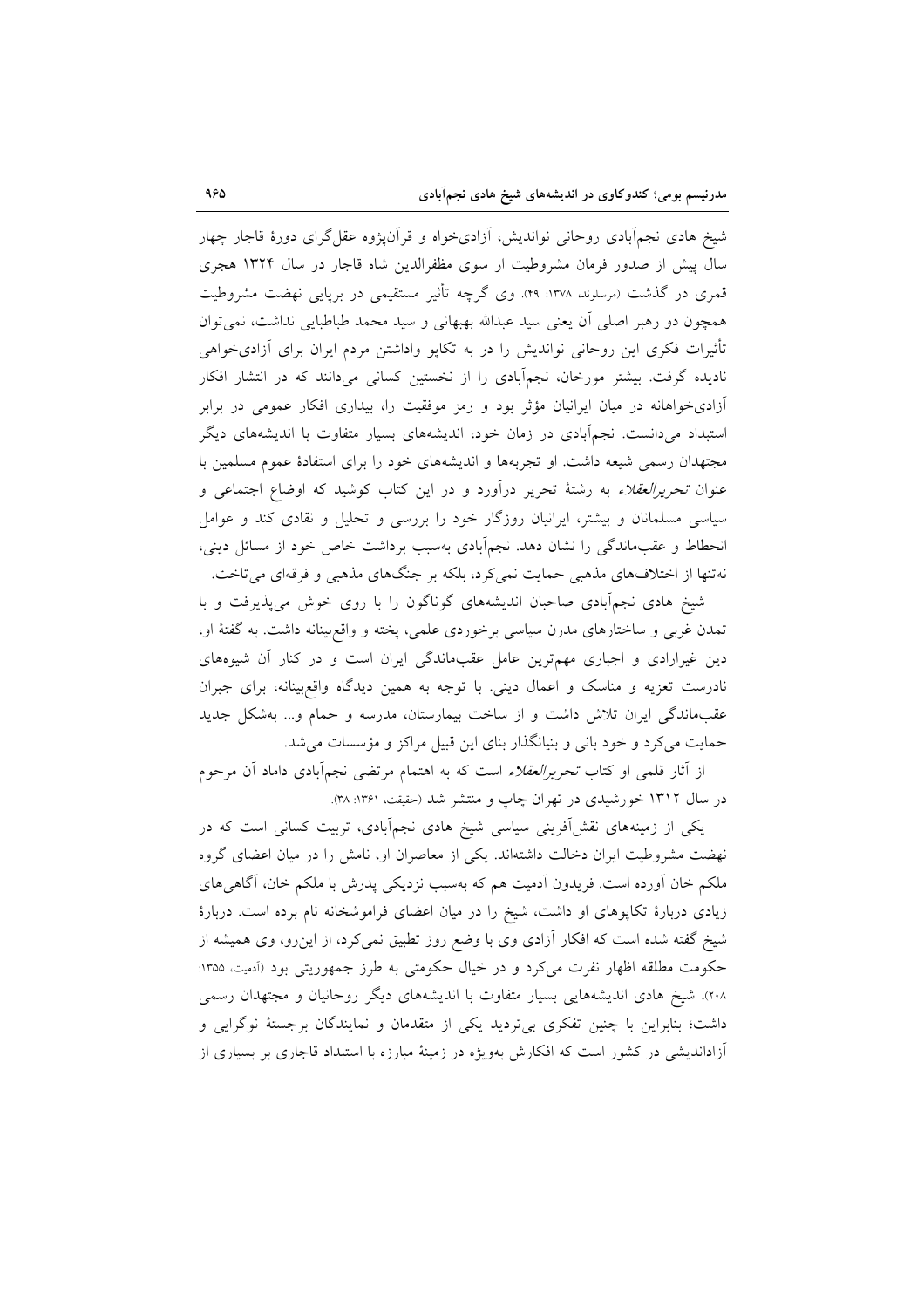روشنگران مبارز تأثیر گذار بود که بعداً در انقلاب مشروطیت ایفای نقش کردند و عملاً بسیاری از رهبران مشروطیت شاگرد مکتب اویند. بهویژه اینکه شیخ هادی از درون حوزهٔ دین، لزوم تجدد و نوآوری و مقابله با انحرافات اجتماعی را یادآور شده که علتالعلل آنها نهادینه شدن روح استبداد و حاکمیت نظام استبداد در جامعه بود. بدین ترتیب نهتنها مشوق آزاداندیشان و نخبگان فکری شد که با این اندیشهها، تودهها را به تکایو واداشت و مشروعیت فعالیتهای اجتماعی و سیاسی را اعلام کرد. بهطور کلی شیخ هادی به اصالت همهٔ ادیان الهی، مقابله با تحریفات و لزوم اصلاح در دین با توجه به مقتضیات زمان، هماهنگی و توافق عقل و شرع، عقلانیت دین و در محدودهٔ عقل قرار داشتن دین و مبارزه با جزمیت و تعصبات و خرافات در دین و تسامح مذهبی، ضرورت نقد خردمندانه و عقلانی احادیث و روایات دینی، انتقاد از وضع نابسامان و موجود مسلمین و انتقاد از وضعیت جامعهٔ روحانیت بهخصوص برخی مجتهدان اعتقاد داشت.

محمدحسین خان اعتمادالسلطنه در کتاب *المأثر و الأثار* دربارهٔ حاج شیخ هادی نجم|َبادی چنین نوشته است:

حاج شیخ هادی نجمآبادی امروز از مجتهدین مسلم دارالخلافه و مرجع حکومات شرعیه است و در جرگه مجتهدین عصر، به درویشنهادی و بیتکلفی امتیازی مخصوص دارد و در زهد و ورع بسیار کم عدیل است و با علماء هر مذهب و هر اّیین اَمیختن دوست میدارد و بی محابا با کافه دانشوران فرق دنیا و روسای دینی هر نحله مجالست می فرماید و به سخنان منتقدان فضلای وقت عنایتی نمی آورد و در فقه و اصول و حدیث و تفسیر و رجال و مقالات و غيرها من العلوم و المعارف و الاطلاعات از متفردين و متبحرين معدود مي گردد (اعتمادالسلطنه، به نقل از حقیقت، ۱۳۶۷: ۱۴۵۱).

میرزا یحیی دولت آبادی در کتاب حیات یحیی با اظهار ارادت قلبی به شیخ هادی وی را فردی با رفتارهای دور از عادت معمول روزگار میداند و می نویسد:

یکی از مطالبی که در این شهر امروز اهمیت دارد، رفتار دور از عادت معمول شیخ هادی نجمآبادی است. زندگی او و خانوادهاش بی نهایت ساده و بی آلایش است.، زبانش در بیان حقایق احکام شرعی و نشر اخلاق نیکو أزاد و در تخطئه نمودن علنی از روحانی،نمایان و رفتار طمع كارانه آنها بي احتراز است (دولتآبادي، ١٣٧١: ٥٩).

جايگاه شيخ هادی نجمآبادی در تکوين نهضت مشروطيت ايران

واقعیت این است که هرچند شیخ هادی در جنبش مشروطهخواهی بهطور مستقیم درگیر نبود و در أن زمان حضور نداشت، نقش وی در مهیا ساختن مقدمات جنبش، چه از طریق تربیت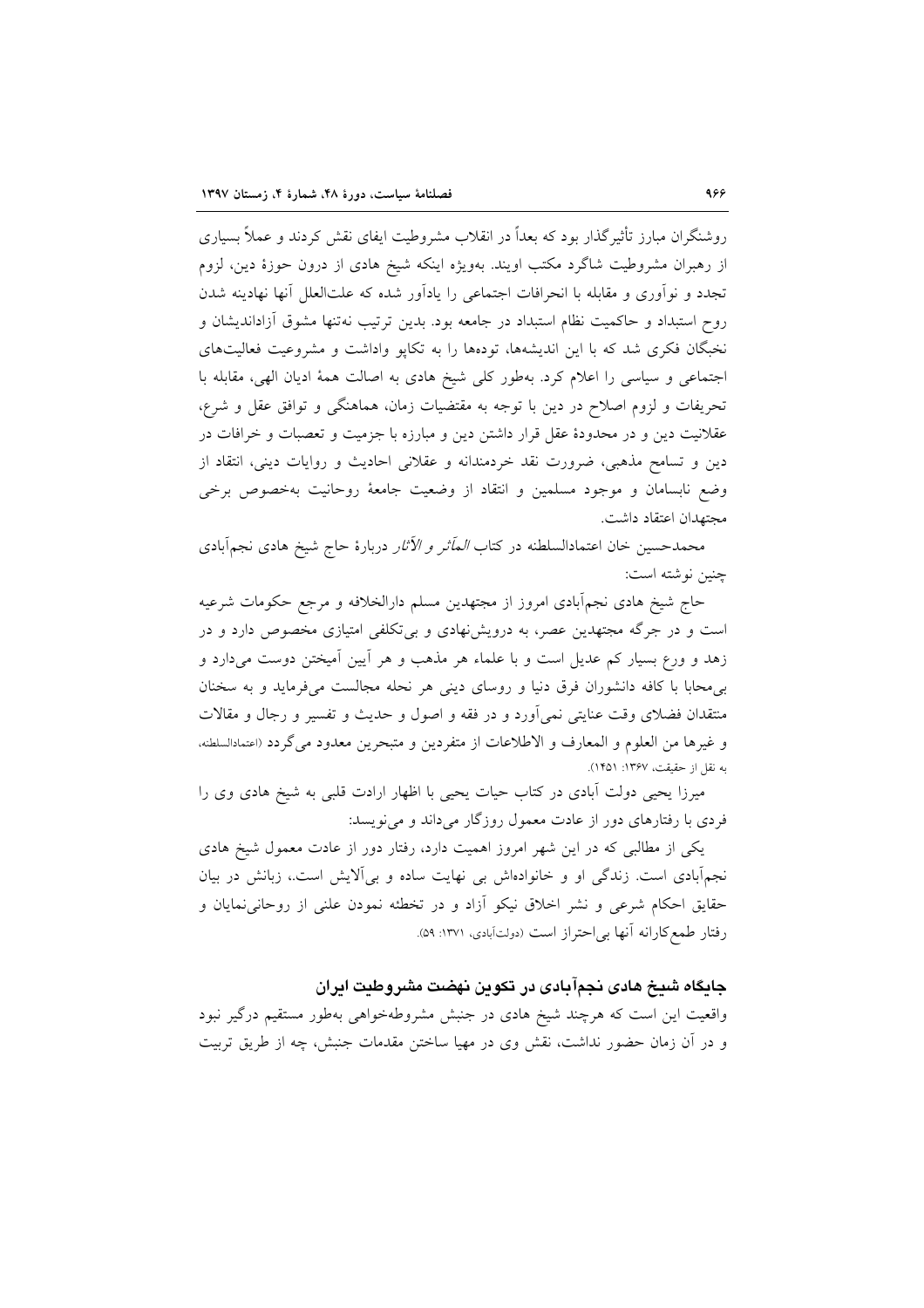شاگردانی که منشأ تأثیرات مهم بودند و چه به لحاظ نفوذ معنوی در هدایت کلی اَن بهسمت آرمانهایی که دنبال می نمود، مانند آزادیخواهی، برابری، انتقادپذیری و عقل گرایی انکارناپذیر است (سليمانيور، ١٣٩۴، ٣٩).

از این رو به نظر می رسد وجه مهم تر پیوند نجماًبادی با جنبش مشروطهخواهی مربوط به تأثیرات و پیامدهای افکار و اندیشههای ایشان است. عقل گرایی، آزاداندیشی، روشنفکری، خرافهستیزی، انتقادپذیری و واقع گرایی در مواجهه با مقتضیات و الزامات زمان، اموری هستند که زمینههای توسعه گفتمان مشروطهخواهی را در فضای سیاسی ـ اجتماعی و مذهبی ایران هموار می کردند (سلیمانیور، ۱۳۹۴: ۱۰۳).

بدیهی است که چنین رویکردی به افکار و عقاید جدید بهویژه دینی و مذهبی غیر از آنکه شیخ هادی را در معرض اتهام و مماشات با فرقهها و ادیان نوظهور مانند بابی گری و بهائیت قرار داده بود، بنیانهای قدرتمند فکری و اعتقادی را برای برخورد اصولی و منطقی با پیامدهای مدرنیته و مدنیت غربی فراهم می[ورد. در این سالها که جزم و جمود و تاریکاندیشی سایهٔ خود را بر کشور گسترده بود و ایران را در مسیر انحطاط و عقبماندگی هرچه افزونتر سوق میداد، یگانه روزنهٔ امید و راه نجات ارائهٔ قرائتی عقلانی از دیانت بود که بتواند در میدان معارضه با گفتمان حاکم و تفاسیر خرافی و ارتجاعی از دیانت، افکار عمومی اعم از عالمان دینی و عوام را به خود جلب کند. شیخ هادی نجم|ْبادی بدون تردید پدر معنوی جنبش مشروطهخواهی و الهامبخش اندیشهگران و أزادیخواهان برای پیگیری خواستههای اساسی خود مانند حکومت قانون، آزادی، برابری و حقوق بشر بود. هرچند این احتمال زیاد است که وی وقوف چندانی به این امر (مشروطهخواهی) نداشت، راهی که او ترسیم کرده است، بی گمان نقشهٔ راهنما و الگوی نظری بسیار کارامد برای مبارزات سیاسی و اجتماعی محسوب می شود. در سال های حیات شیخ هادی هرچند فساد، ستم، بی عدالتی، فقر و ناامنی کاملاً فضای کشور را پر کرده و از سوی دیگر کموبیش آگاهی مختصری از پیشرفتهای کشورهای دیگر بهدست آمده بود، هنوز طرح روشنی برای مبارزه با استبداد فراهم نشده بود؛ از این رو نمی توان جهت گیری های نظری او را برنامهٔ مدونی برای انقلاب تلقی کرد.

نگاه این مقاله به نقش شیخ هادی نجمآبادی در جنبش مشروطهخواهی در چارچوب نظام جامعی است که از یک سو مبارزه با کهنهپرستی، تقلید، خرافه، جزمگرایی و بی عقلی را دنبال می کند و از سوی دیگر با بیان تفسیری متفاوت از دیانت اسلام، راه شرعی و عقلی استقبال از اندیشههای نوآیینی و اصول تجددگرایی غربی را بر جامعه میگشاید. باور نگارنده بر این است که الگوی نظری و قالبهای فکری که نجم|َبادی طراحی کرد، با توجه به تأکید بر هماهنگی عقل و شرع و علم و دین می تواند نسخهای شفابخش برای بیماری توسعهنیافتگی و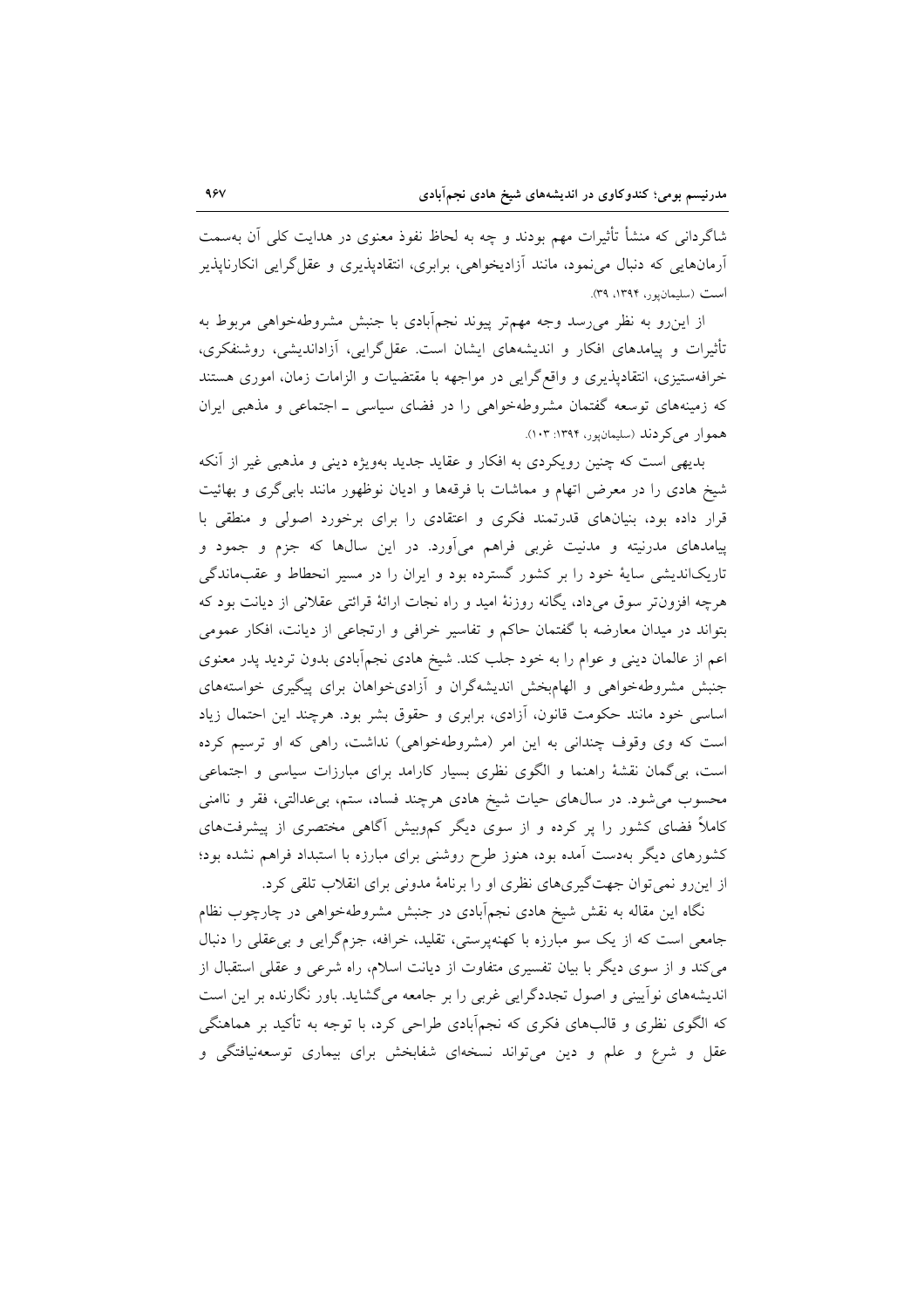عقبِماندگي جوامع مسلمان و بهويژه ايران اسلامي باشد. مرور واقعبينانه و بدون حب و بغض نوشتههای نجمآبادی، بیانگر این است که او بهعنوان شاهدی بی طرف و بدون تعصب، این پدیدهٔ مهم مذهبی را بررسی و ارزیابی کرده و سعی داشته که ضعفها و اشکالات آن را بهنحو عقلایی آشکار کند. دفاعیات پرشور وی از دیانت اسلام و توجه وی به عامل عقل-مهمترین ابزار سنجش حق و باطل- همان وسیلهای است که در شناخت و نقد ادیان نوظهور نيز به كار مى برد.

به عقیدهٔ شیخ هادی، همهٔ احکام دینی که از منبع وحی نازل شده با حکم عقلایی مطابقت دارد. اسلام دیانت فطرت سلیم است و تنها ضابطهٔ درستی احکام آن جز عقل نیست که خداوند در وجود انسان به ودیعه گذاشته است تا سبیل الله را از گمراهی تمییز دهد. وی بر این باور بود که یک عالم هنگامی سزاوار تقدیر خواهد بود که دانش را به حکم عقل و شرع بیاموزد نه حب ریاست که در صورت اخیر، صرفاً نفسش را میرانده است، چون تربیت اخلاق رذیله کرده است. دوری از تقلید کورکورانه در امور دینی، هراس نداشتن از ملامت هم مسلکان دینی، شرک دانستن غلو دربارهٔ بزرگان دینی، بیزاری از روحانیون منحرف، عقل گرایی، مخالفت با استدلالهای واهی و خرافی برای اثبات تفکر خود، مخالفت با تکفیر برخاسته از حب و بغض سیاسی، احتیاط در صدور فتوا، و کتمان اسرار مردم، برخی از دیدگاههای مذهبی شیخ هادی است که از کتاب او یعنی تحریر العقلاء استخراج شده است. اندیشههای اَزادیخواهانهٔ شیخ هادی در قالب اصطلاحات و واژگانی همچون اَزادی، مساوات و برابری، قانون، آموزش نوین، ملت، مطبوعات و اندیشهٔ اتحاد اسلام بیان شده است. او عالم آزادهای بود که بهطور صحیح از درباریان و خود شاه انتقاد میکرد. او دربار را علت اصلی بدبختی ایرانیان میدانست و وابسته بودن دربار به بیگانگان را نکوهش میکرد.

غفلت از حقیقت اسلام، مهمترین عامل انحطاط مسلمانان از دیدگاه شیخ هادی

یکی از دغدغههای مهمی که مشخصاً ذهن نجم|َبادی را نیز همانند بسیاری از اندیشهگران و دلسوزان همءصرش به خود مشغول كرده بود، مسئلة انحطاط در جوامع اسلامي، ضعف و عقبماندگی آنان در مقابل غیرمسلمانان و بهویژه تمدن مسیحی و غربی است. وی با یادآوری محاسن اسلام و عدالت و نظم اهل آن در رفتار با داخله و خارجه، پرسش خود از چرایی عقبماندگی ایران و همچنین پاسخ آن را بیان میکند.

کاملاً روشن است که از نظر شیخ هادی سبب انحطاط مسلمانان و ایرانیان، امر بیرونی نيست، بلكه مربوط به اسلام راستين است.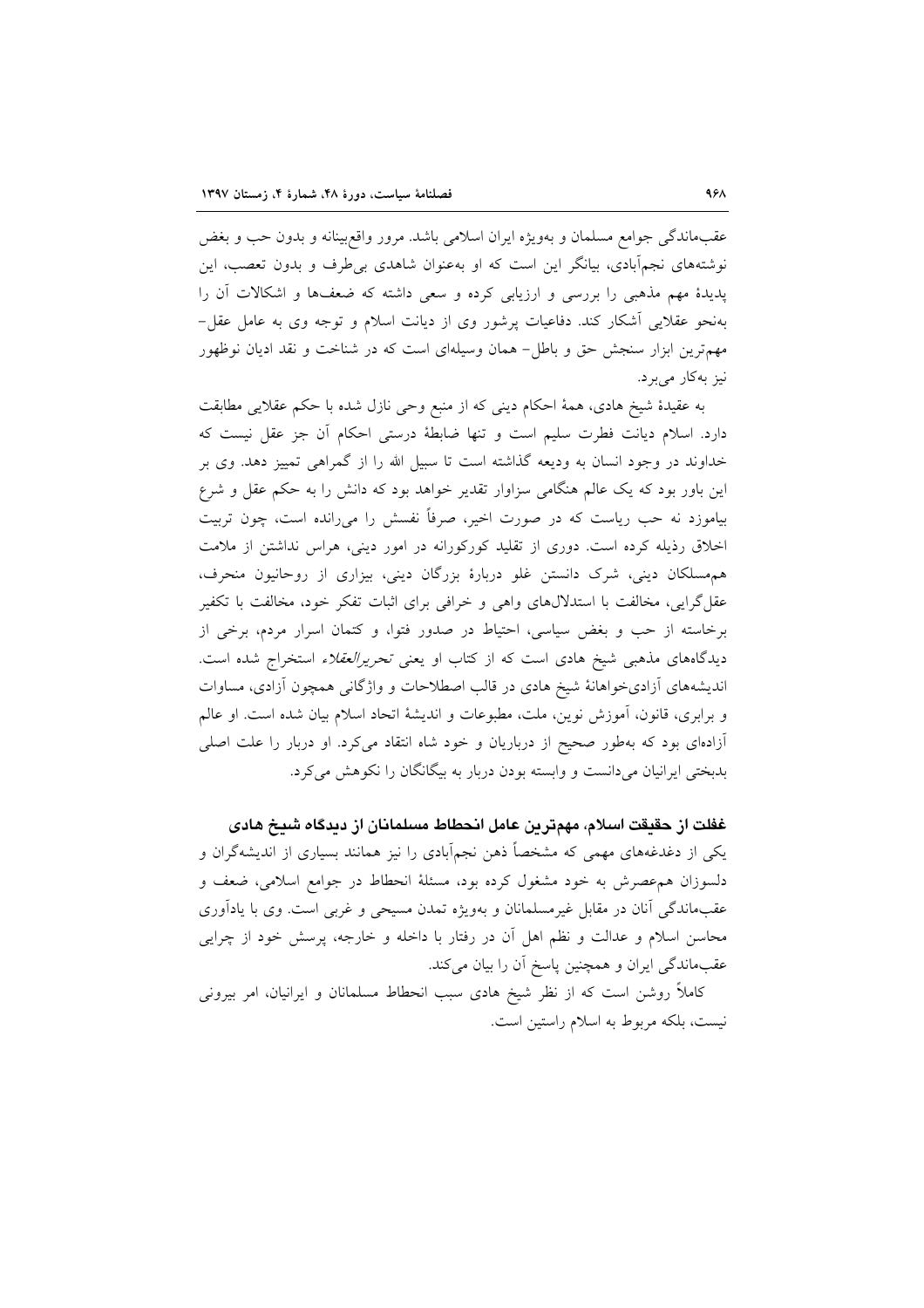وي دربارهٔ سلطنت نيز با الگو قرار دادن سلطنت پيامبر بر خلق كه از جانب حق به ايشان داده شده مي گو بد:

«اَن حضرت هم پیغمبر بود و هم سلطان و لذا اَداب سلطنت و سیاست و ریاست بر خلق و قوانین آن را مقرر فرمود. قوانینی که بهتر از قوانین سلاطین گذشته بود و براساس عمل به آنها رعایا و زیردستان و فقراء و ضعفا از اهل اسلام و کفار آسوده و مرفهالحال بودند و هرگاه از عمل به آنها انحراف می ورزیدند، در تنگی و ذلت و مسکنت می افتادند چنانکه حالا افتادهاند. پس سلطنتی که در آن عدالت و سیاست حقه بوده باشد و به امر الهی و حکم عقل رفتار در آن باشد، از سلطنت الهیه است» (نجماًبادی، ۱۳۸۷: ۱۱۷،۱۱۶، ۱۱۲ و ۱۲۵).

# مروری بر روششناسی شیخ هادی نجمآبادی در کتاب *تحریرالعقلاء*

عنوان تحرير العقلاء قبل از هر چيز بيانگر روششناسي كتاب و رهيافت علمي مؤلف دربارة موضوع بحث است. صرف نظر از صراحت عنوان با ورود به متن و دقت در جزئیات آن نیز واقعیات بیشتری در این زمینه آشکار می شود که از آن جمله تعداد بسیار زیاد بهکارگیری و تکرار واژهٔ عقل و مشتقات آن است. به اعتقاد شیخ هادی، عقل اول پیامبری است که خداوند عالم در وجود انسان قرار داده كه شناخت راه حق و باطل و پيامبران راستين و دروغين با آن ممکن می شود (نجمآبادی،۱۳۸۷: ۹۲). در واقع، عقل بهمثابهٔ ابزاری برای شناخت، مقامی بالاتر از هر وسیلهٔ شناخت دیگر در اندیشهٔ نجمآبادی دارد.

در اندیشهٔ دینی و نظریهٔ سیاسی شیخ هادی عقل عمدتاً در نقطهٔ مقابل هوا و هوس، وهم و خیال، ظن و گمان، حب و بغض، تقلید و تعبد و جزم و جمود واقع شده است که علاوه بر بازنمایی ساحت اخلاقی عقلانیت و انطباق آن دو با یکدیگر، پیامدهای سیاسی ـ اجتماعی چنین عقلانیتی را نیز پیوسته گوشزد میکند. دکتر سید جواد طباطبایی در تحلیلی دربارهٔ این دیدگاه فراگیر و ناظر بر همه شئون حیات انسانی در اندیشهٔ دینی شیخ هادی می نویسد:

«در جایجای رسالهٔ تحریرالعقلاء تأکید بر جنبههای معنوی ــ عقلای<sub>ی</sub> دیانت توأم با ساحت مدنی- سیاسی آن را آشکارا میتوان دید. شیخ هادی دیانت عقلایی را با دیانت مدنی و این را با دیانت معنوی تفسیر میکند و این سطوح را همطراز با یکدیگر میآورد، بهگونهای که اندیشهٔ دینی او را می توان بهعنوان مقدمهای بر اندیشهٔ مدنی ــ سیاسی و این را مقدمهای بر آن قرار داد. این دیدگاه فراگیر نجمآبادی، در واقع بهمعنای این است که اندیشهٔ دینی و دیانت او را نمی توان از نتایج مدنی – سیاسی آن جدا کرد...»(طباطبایی، ۱۳۸۶: ۱۷۵).

أنچه نجمأبادي بهعنوان عوامل انحطاط مسلمانان و جوامع اسلامي بيان مي كند، نمونهٔ واضحی از رویکرد عقلایی و انتقادی مورد نظر است.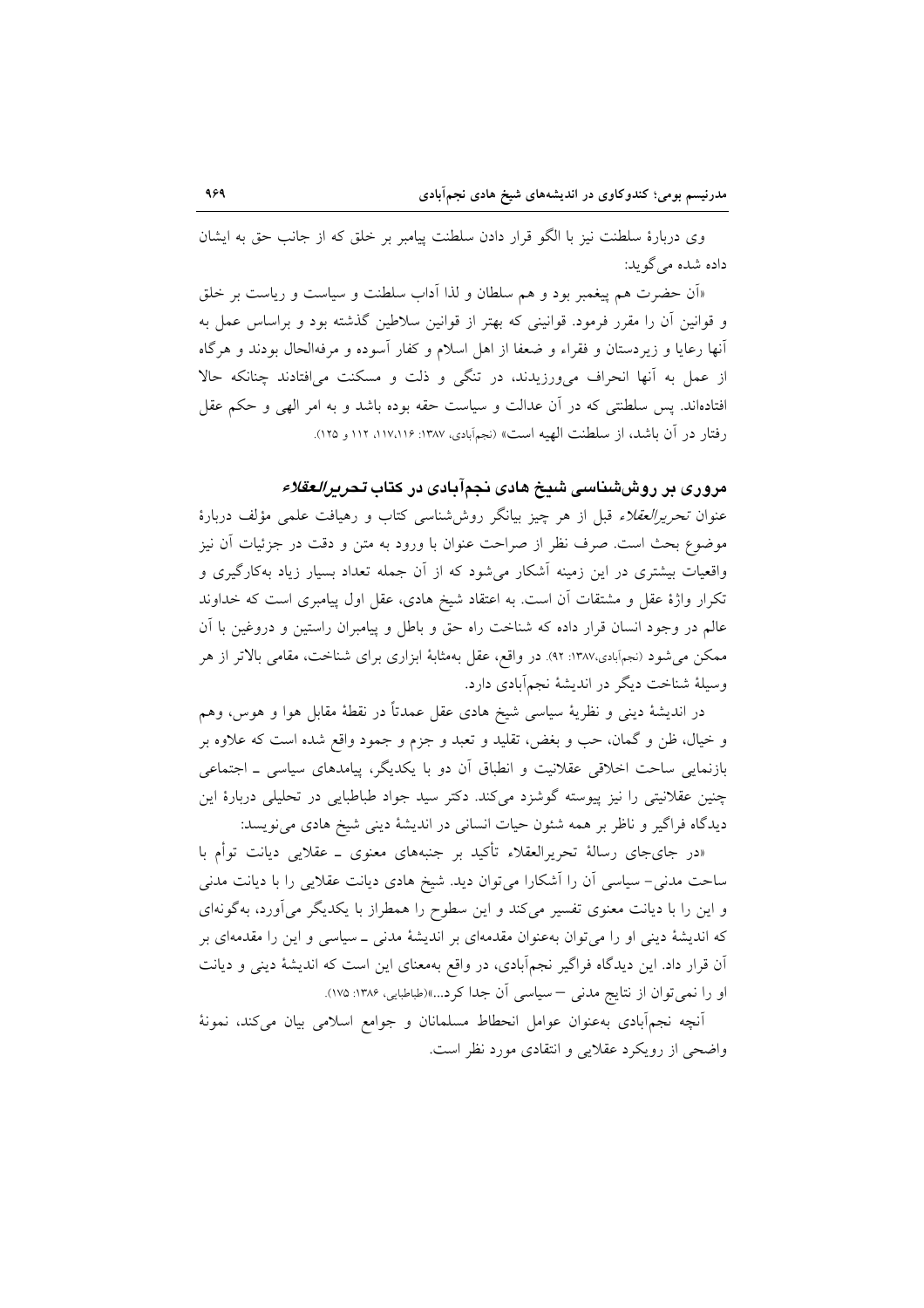سراسر کتاب *تحریرالعقلاء* مشحون از تمسک به عقلانیت، بهکارگیری استدلال منطقی و دفاع از حجیت عقل و اصالت آن است که هیچ جای تردیدی برای محوریت عقل و برتری مقام آن در نظریه و روش نجمهآبادی باقی نمیگذارد. به نظر وی، درک خوب و بد و تشخیص صحيح و غلط به حكم مستقل عقل و به قاعدهٔ حسن و قبح عقلي امكانپذير است. لذا میگوید: «عدل و احسان و مردمداری و رعایت حال ضعفاء و زیردستان و رفع فساد از خلق امری است محبوب و مرضی خدا. به حکم عقل و نقل آثار حسنه بر او مترتب می شود چه از مسلم باشد چه کافر، از متدین یا بی دین و این شیوهٔ مرضیه از هر کسی مطلوب و مرغوب است بهخصوص از سلاطین، و حکام". او در جای دیگری با وضوح و صراحت بیشتر بر این نکته تأکید میکند و می;ویسد: "کمال انسان که مطلوب پروردگار است به سه امر است: تهذيب اخلاق، معرفت الله و بهجاي أوردن اعمال حسنه كه عقل حاكم به حسن أنهاست و تجنب نمودن از اعمال قبیحه که عقل حاکم به قبح اَنهاست» (نجماَبادی، ۱۳۷۸: ۱۱۳، ۱۲۳ و ۱۶۳).

واقع گرایی نجم!بادی در قضاوت و ارزیابی باورهای دینی و امور سیاسی– اجتماعی، وی را در مسیر پذیرش نوعی مدارای دینی و اعتقاد به گفتوگوی ادیان آسمانی سوق داده است که به نظر وی اصل و اساس همهٔ آنها یکی است. به نظر می رسد تسامح و تساهلی نیز که وی در برنامهٔ بررسی و مقایسهٔ ادیان الهی بهویژه اسلام و مسیحیت در پیش گرفته، ناشی از رویکرد عقلانی مزبور و مبتنی بر استدلال و نتیجهگیری در قالب ترتیبات منطق قیاسی باشد. بهطور کلبی هر أنچه را از توصیه و تجویزهای روششناسی در کتاب *تحریرالعقلاء* أمده است، می توان منطبق بر اصول علم منطق و در بسیاری موارد هماهنگ با الگوهای رایج در روششناسی مدرن ارزیابی کرد. مانند هر اندیشمند و صاحبنظر دیگری، موضوع روششناسی نجمآبادی نیز از مفروضات فلسفی و مبانی هستیشناسی و معرفتشناسی وی تفکیکپذیر نیست، بلکه در قالب یک بستهٔ کامل، حاوی مبانی نظری، الگوهای زبانی، دستورالعملها و روشهای خاصی باید به نظریه و روش وی نگریست و تنها از این زاویه است که امکان درک جامع و کاملی از اندیشههای یک متفکر فراهم می آید.

عقل در این منظومه با جایگاه و کارکردهای منحصربهفردی که دارد، بدون ارائهٔ تعریف مشخص از سوی نجمآبادی مکرراً تجویز و توصیه شده است و هرجا فرصتی بهدست آمده، مقام و اهمیت آن گوشزد شده است. به نظر می رسد عقلانیت مورد نظر وی در همان معنای رایج و بهعنوان ابزار منطقی متعارف برای تشخیص حق از باطل است که در هر عصری، هر انسانی (خرد شخصی) و همهٔ انسانها (خرد جمعی) به زیور آن آراستهاند و براساس فطرت انسانی و بی آلایش خود، مطابق با آن رفتار میکنند. آنچه مسلم است این است که اندیشه و باور جاری در جای جای کتاب، سخن عقل است؛ نخست اثبات و احراز اهمیت، اصالت و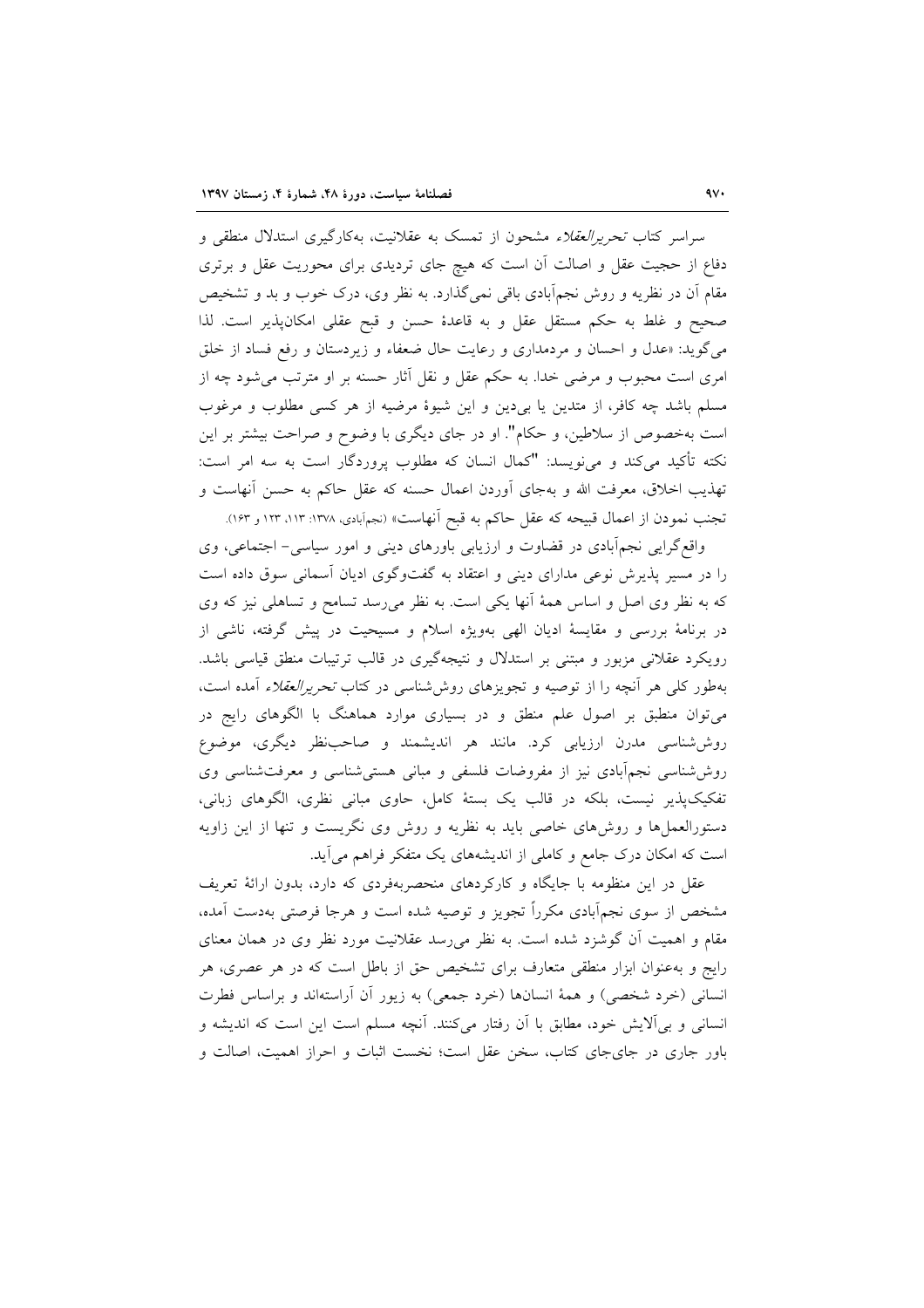حجیت اّن و سپس دفاع عقلانی از دیانت که خود شامل مباحث و مسائل متنوعی در قالب نظامات فکری، سیاسی، اجتماعی و اقتصادی می شود.

با بازگشت به آرای اینگلهارت و جیمز کلیفورد در زمینهٔ مدرنیتهٔ بومی، شاید بتوان برخی از اَرای شیخ هادی را ترسیم کرد، خاصه از این نظر که مدرنیتهٔ بومی نیازمند گونهای از تطبیق بین دانش عام با توجه به زمینههای دینی، قومی و فرهنگی هر جامعهٔ خاص است. بهرغم آنکه بخش بزرگی از دانش مدرن ایرانیان فراهمآمده از جهان غرب است، حتی اگر مدرنیته را بهتمامی محصول درونزای غرب نیز قلمداد کنیم که برخوردار از مبانی عقلانیت، صنعتی شدن، شهری شدن و دموکراسی سیاسی باشد، وجه مدرنیستی آن کاملاً مبنایی غربی نداشته و در بطن زمینه و زمانهٔ خود، تحولات عمیقی را از سر گذرانده است. از این رو هرچند نمی توان عقلانیت موجود در اندیشهٔ نجمآبادی را برمبنای خرد سکولار و فردگرایانهٔ غربی تحلیل کرد، تکیهٔ وی بر رویکرد منطقی و استنتاج حقیقت برمبنای ایجاد رابطهٔ متون مقدس برمبنای تحولات زمانه، همان روشی است که در متن دگرگونیهای الهیات- فلسفه در جامعهٔ غرب روی داده است. این رویکرد شیخ هادی را می توان در تسامحی عمدی از پرداختن به امور فقهی و استقبال از نهادهای مدرن نیز بهعینه مشاهده کرد.

در کتاب *سیمای بزرگان م*رتضی مدرسی می نویسد: «میگویند در روزهای ورود سید جمالالدین مشهور به افغانی به تهران، سید با شیخ هادی نجمآبادی که از دانشمندان روشنفکر ایران بود ملاقاتها کرد تا نقشهای برای بیداری مردم ایران طرح کنند و ایرانیان را با مفهوم آزادی، برابری و برادری که پایه و اساس اتحاد اسلامی است آشنا سازند و حکومت مشروطه را جایگزین دولت استبدادی قاجار گردانند. شیخ پیشنهاد کرد که چون مردم سواد ندارند و در خواب غفلت و نادانی دستوپا میزنند، از فهم سخنان شما عاجزند، چماق تکفیر که بزرگترین حربهٔ ناجوانمردانه است بر سر شما کوبند و در کوی و برزن فریاد برآرند، ایهاالناس بگیرید که این هم بابی است. بنابراین خوب است که آرامآرام درسی به نام تفسیر قرآن مجید را آغاز کنید و کمکم محاسن آزادی و معایب استبداد را در تفسیر کلمات و آیات آسمانی بیان نمایید، تا گروهی از طلاب به حقایق آشنا شوند. دانش پژوهان را پرورش دهید تا بهمرور ایام، مقدمات تحول اساسی را در کشور عقبافتادهٔ ایران فراهم نمایید. این رویکرد مبتنی بر عقلانیت را میٍتوان در تأثیرگذاری شیخ هادی بر شخصیتهای مهم مشروطه نیز مشاهده کرد. مهدی ملکزاده بر این باور است که بیشتر روشنفکران دورهٔ ناصری را تربیت یافتگان دبستان این روحانی بزرگ دانستهاند؛ تا جایی که با تأسف اذعان میدارد عمرش کفاف نداد که میوهٔ زحماتش را بچیند و کامش از شهد افکاری که در دلها کاشته بود، شیرین گردد» (ملکوراده، ۱۳۶۲ :۱۷۰). داریوش رحمانیان بر این باور است که آشنایی با این کسان و میزان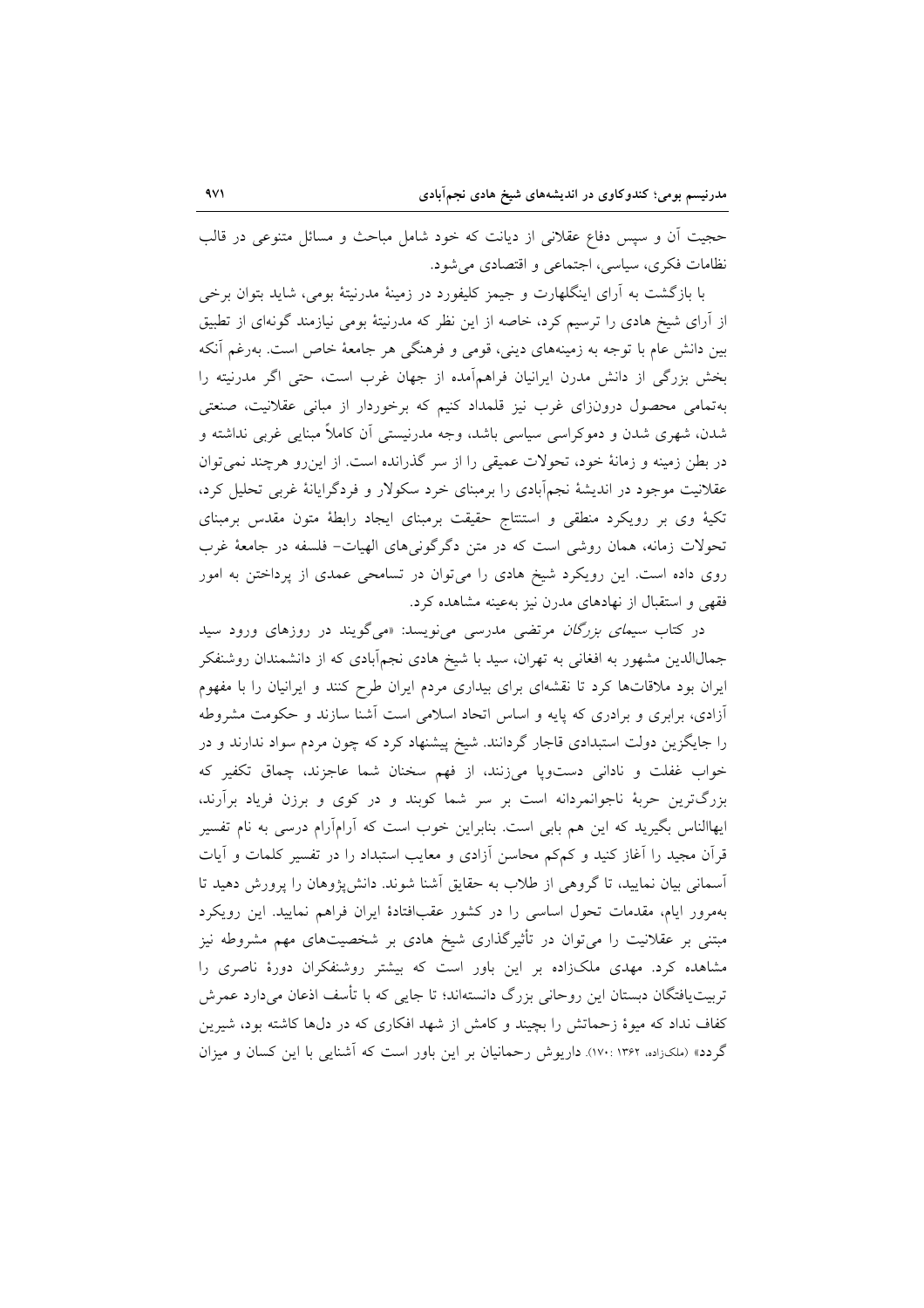تأثیرشان در مشروطیت، مصداقهایی مهم برای درست دانستن توصیفهای کلی مهدی ملک; اده، محمدخان قزوینی، سید حسن تقی;اده و صادق رضازادهٔ شفق دربارهٔ جایگاه مهم شیخ هادی نجمآبادی در تکوین جنبش مشروطیت ایران است (رحمانیان، ۱۳۹۳:۱۲:

نتیجه اینکه شیخ هادی نجمأبادی با تکیه بر منابع دینی و باور به حجیت و اصالت عقل، علاوه بر فراهم ساختن پشتوانهٔ قوی از کلام الهی برای اثبات بزرگی مقام و برتری جایگاه عقل، چگونگی بهکار بردن اَن در قالب دستورهای منطقی را ابزاری مناسب برای تشخیص حق از باطل میداند. عقل گرایی وی در آمیختگی با واقع گرایی و برخورداری از روحیه و نگاه انتقادی دربارهٔ مسائل سیاسی- اجتماعی، رهیافت علمی ارزشمند و منحصربهفردی را فراهم آورده است که می توان آن را فهم عقلایی دیانت با هدف افزایش کارایی و قابلیتهای دین برای پاسخگویی به نیازها و الزامات زمانه تلقی کرد.

#### شیخ هادی نجمآبادی و نهادهای تازه

شیخ هادی نجمآبادی گذشته از پرداختن به امور فقهی، علاقهٔ خاصی به راهاندازی نهادهای مدرن در ایران داشت. در میان فعالیتهای اجتماعی و فرهنگی وی، می توان از برپا کردن مدارس آموزشی برای ایتام و فرزندان بی سرپرست به نام مدرسهٔ خیریه و مدرسهٔ سادات و راهاندازی بیمارستان وزیری یاد کرد. بی گمان، برجستهترین کار او پشتیبانی از مدرسهٔ رشدیه بوده است. کسروی به پیشرفت دبستانها و پشتیبانی علمایی چون شیخ هادی نجمأبادی و أقا سید محمد طباطبایی که دبستانی به نام اسلام تأسیس کرد اشاره کرده و نوشته است: انبوهی از مردم زیان بی سوادی را دریافته و از آن سوی جدایی را که میانهٔ دبستان و مکتب می بوده، با دیده میدیدند. همانگونه که کسروی نوشته است، حکومت حمایتی از تأسیس مدارس نمی کرد و تأمین هزینهٔ مدارس از نگرانی۵ای رشدیه بود. در چنین شرایطی، نجمآبادی اسباب دلگرمی رشدیه را فراهم میآورد: حاج شیخ هادی نجمآبادی در ملاقات خود با حاج میرزا حسن رشديهٔ تبريزي به او گفت:

«از افزایش هزینهٔ مدارس ترسی به خود راه ندهید. من هزینهٔ دانش آموزان بی بضاعت را می پذیر م».

#### شیخ هادی نجمآبادی و انتقاد از برخی از فقها

شیخ هادی گذشته از نگاه نقادانهاش به حوزهٔ سیاست، به نقد و انتقاد از برخی مجتهدان و فقها نيز مي پر داخت: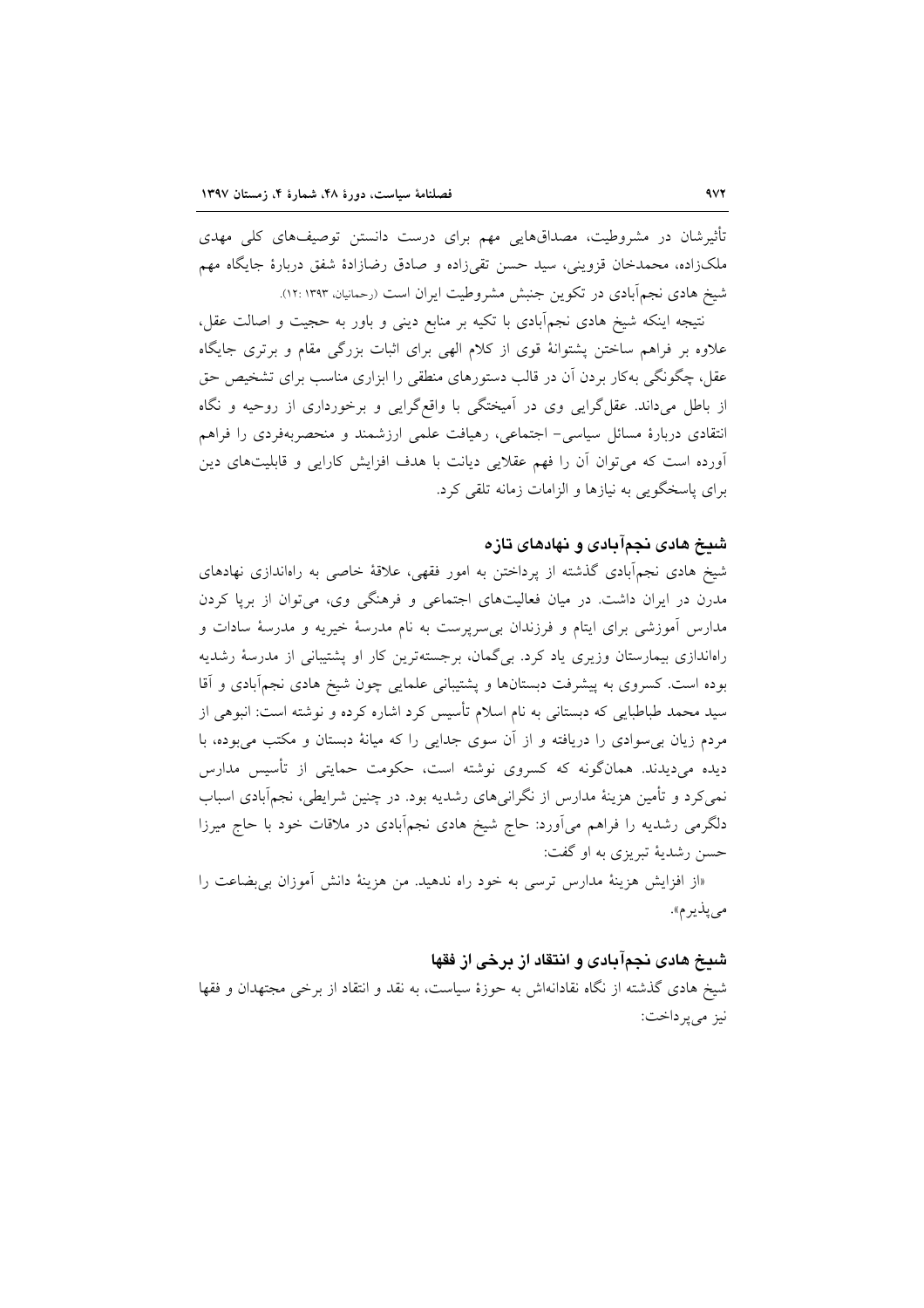«شخص بی دین تا به لباس اهل دین و زهد و تقوی درنیاید نمی تواند مردم را اغواء نماید و از حق برگرداند، پس شیاطین انسیه همین اشخاص هستند که با خدا راهی ندارند و در لباس سالکین راه حقند، مردم ایشان را هادی و مرشد میدانند نه از روی جهل و نادانی و ناشناسی بلکه از روی مسامحه و بی مبالاتی بلکه غالباً می فهمند و می دانند که این اشخاص هوایرستند، مطیع مولی نیستند و می خوانند و می شنوند که امام فرموده من کان مطیعا لمولاه مخالفا لهواه صائباً لدينه حافظًا لنفسه فللعو امان يقلدوه – بر مردم عادي است كه از كسي تقليد كنند كه مطيع خدا و مخالف هوى و هوس و حافظ دين و نفس خود باشد– با وجود اين به جهت اغراض نفسانیه خود متابعت و انقیاد می،نماید و ایشان را مرجع و ملجأ در دین خود قرار می دهد و ایشان از اینان بهره می برند و اینان از ایشان» (نجمآبادی، ١٣١٢: ٨٨).

شیخ هادی نجمأبادی از پیامد این انتقادها چه از سوی هم(باسان خود و چه از سوی عوام آگاهی داشت: اگر این گفتوگو را در نزد بعضی از عوام از اهل تدلیس و تلبیس بنمایی فریاد می کند که کافر شدی. هر کس به کفش عالم بی احترامی نماید بی احترامی به خودش نموده و هر کس که به عالم بیاحترامی نماید بیاحترامی به منوب او نموده پس بیاحترامی به خدا و پیغمبر شده. بر اثر همین انتقادها بود که به گزارش براون، مورد تکفیر سید صادق طباطبایی قرار گرفت و متهم به بابیگری شد (ملکزاده، ۱۳۶۶: ۶۹).

مهدی ملکزاده در مورد این تکفیر می نویسد:

«شمشیر تکفیر ملاها چون بلای اسمانی بالای سر مردان روشنفکر اَویخته شده بود. روحانیون متقی و پاکدامن هم اگر اعمال ناشایستهٔ روحانی نماها را انتقاد می کردند، از بلای تکفیر مصون نبودند و فوراً به بر،دینی متهم میشدند. چنانچه مرحوم حاجی شیخ هادی نجمأبادی که در علم و تقوی و پاکدامنی و عصمت در زمان خود بی نظیر بود، به اتهام بابی گری تکفیرش کردند و سالها در گوشهٔ انزوا عمر باشرافت خود را به پایان رسانید» (ملک; اده، ۱۳۶۶: ۶۹).

نجمآبادی در *تحریرالعقلاء* در پاسخ اتهام سید صادق طباطبایی نوشت:

«اگر کسی حرف حقی زند و بخواهد از خواب غفلت بیدارت نماید و متنبهت سازد، چون مخالف هوی و وهمت باشد تکفیرش میکنی و درصدد ایذاء و قتلش برمیآیی و حکم به نفی بلدش می نمایی» (نجم آبادی، ۱۳۱۲: ۱۳۰).

از دید نجمآبادی، احیای اسلام اصیل و دستیابی به حقیقت اسلام نه از اسلام تاریخی بلکه با رجوع مجدد به منابع و نصوص دست اول تحقق،یافتنی خواهد بود. وی نهتنها حجیت خبر واحد را زیر سؤال می برد، حتی اتکا به خبر متواتر را نیز مفید نمیداند و آنها را با محک عقل ارزیابی میکند. او تنها بر قرآن و گزارههای آن تکیه میکند. برپایهٔ این روش، قرآن، نص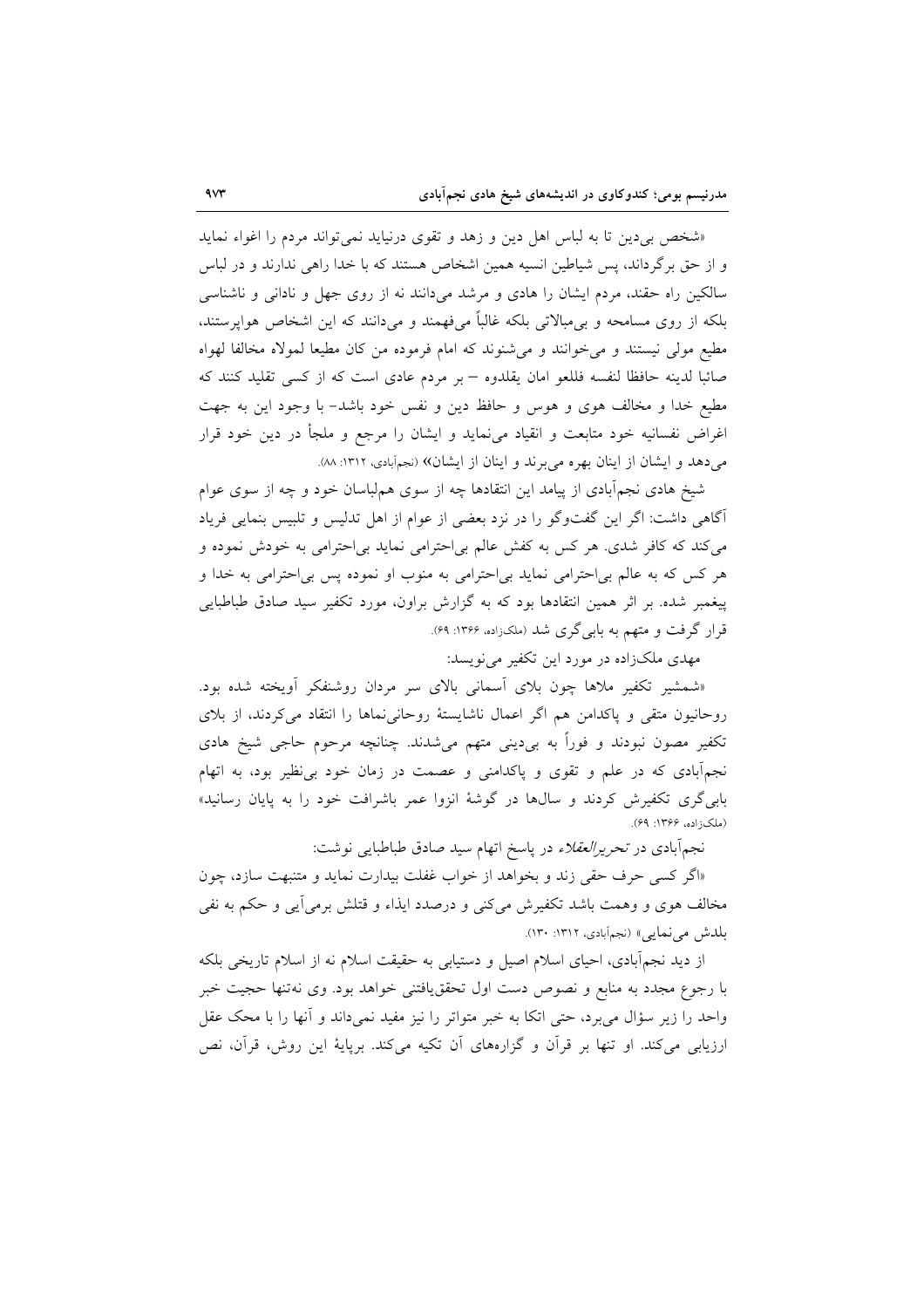نخست است؛ سنت پیامبر و ائمهٔ معصومین (ع) نصوص بعدی هستند؛ و کتب و آثار علما و فقهای اسلامی و سنت حاشیهنویسی که در میان فقها و علما شکل گرفته است، دستهٔ سوم نصوص بهشمار میآیند. در این روش، نصوص دستههای دوم و سوم به محک نص نخست، ارزیابی میشوند و اصولاً نصوص دستهٔ سوم، نباید مجرای گذر ما مسلمانان امروزی در فهم گذشته و نص قرآن کریم باشند (ممان: ۱۰۸). مخالفت او با بسیاری از نصوص دستههای دوم و سوم، به مخالفت با فقه می انجامید. نتیجه اینکه شیخ هادی و مکتب وی را باید جریانی دانست که با اسلام روایی مخالف است، یعنی با اسلامی که متکی به روایت باشد، مخالف است و چون فقه بیشتر بر روایت متکی است، با آن هم بهگونهای از در مخالفت درمی آید. پیروان این مکتب به روایات دینی اهمیت کمتری میدهند و اساس و محور کارشان در اصلاح طلبی، قرآن کر یہ است.

### شیخ هادی نجمآبادی و ترور ناصرالدینشاه

در پرداختن به مدرنیتهٔ بومی باید به روند همسانی که متألهین و فیلسوفان غرب در عصر روشنگری در پیش گرفتند نیز توجه شود، زیرا مسیر شیخ هادی نجمآبادی در انتقاد از برخی فقها و احکام فقهی را میتوان با همان رویکرد در غرب نیز بهگونهای همسان دانست این رویکرد را که مبتنی بر عقل گرایی و ایجاد رابطهٔ متون مقدس با زمینهٔ جامعه بود، می توان گونهای بازگشت به اسلام واقعی و پیراستهشده از رویکردهای ناصحیح به دین دانست.

خردهگیریها و ستیزههای گاهوبیگاه ایرانیان با حکومت خودکامهٔ ناصرالدین شاه و افکار آزادیخواهانهٔ نویسندگان و روشنفکران ایرانی، اگرچه در برخی مواقع همانند آنچه در رویداد رژی دیدیم، شاه را وادار به عقبنشینی میکرد و در برخی موارد نیز نوید اصلاحاتی را برای فریب اذهان میداد، در روند حکومت خودکامهٔ او سستی وارد نساخت و او بهمدت نیم سده قدرت بی هماورد ممالک محروسهٔ ایران بود و سرانجام نیز ثمر کردارهایش را با گلولهٔ میرزا رضا کرمانی دریافت. این پایانی بود بر پنجاه سال خودکامگی و آغازی برای گشوده شدن دریچههایی بهسوی مردم ایران که روشنایی اش بیش از یک دهه بعد با صدور فرمان مشروطيت أشكار شد. يس مي توان كشته شدن ناصرالدين شاه و روى كار أمدن مظفرالدين شاه را زمینهای برای دستیابی ایرانیان به مشروطیت بهشمار آورد (مدرسی چهاردمی، ۱۳۸۱: ۱۱۷).

با این همه می توان از حضور معنوی شیخ هادی نجمآبادی در کنار سید جمال و میرزارضا در رویداد کشتن شاه یاد کرد، چراکه شیخ هادی با هر دو و بهویژه با میرزارضا تا اندکی پیش از کشته شدن شاه در پیوند بود. پیوند شیخ هادی و سید جمال، پیوندی معنوی و نوعی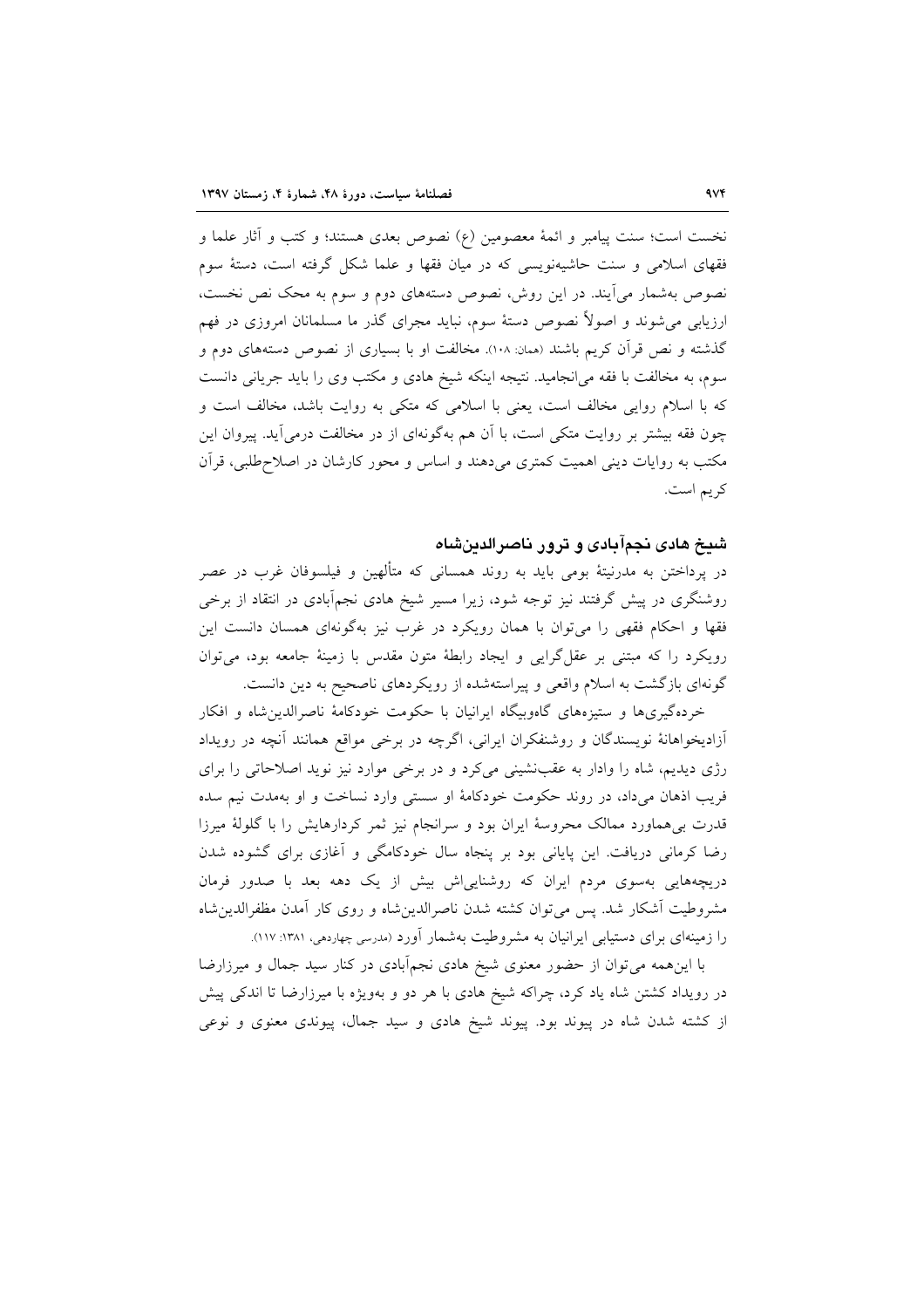همفکری و همراهی برای سامانبخشی به جامعهٔ رو به زوال ایران بود، تا جایی که میرزارضا، شیخ هادی را از معتقدان سید میداند که باور داشته سید مرد بزرگی است.

بدین سان شیخ هادی نجمآبادی گامی دیگر در راه وارستگی و آزادگی برداشت و نشان داد که هم صحبت پیشین خود را که گامی در راه آزادی دیگر هموطنانش برداشته و در این راه جانش را نیز فدا کرده، از یاد نبرده است. تاریخ نیز یادش را فراموش نکرده است، همانگونه که خود میرزا پیش بینی میکرد که تاریخ نامش را جاوید خواهد کرد به عنوان کسی که بیستوپنج کرور مردم را از ظلم و استبداد ستمگری که نیم قرن ملت ایران را شکنجه میکرد نجات بخشيد.

#### نتىجە

گفتمان مشروطهخواهی ایران سرأغاز یک نظام معنایی و تحول مهم فکری، مفهومی، سیاسی و اجتماعی در تاریخ معاصر ایران بود که در گذر زمان، به تحولات و خلق گفتمانهای مختلف انجامید، بهنحوی که در فضای فرهنگی ایران توانست واسطهٔ قدرتمندی برای هماهنگی دیانت اسلام با دستاوردهای مشروطهخواهی و تجددگرایی ناشی از آن باشد. درحالی که گفتمان خردگرایی فقهی (سنتی) با تکیه بر آموزههای شرعی سعی در بیان پاسخی مبتنی بر جهانبینی فقهی دارد، گفتمان خردگرایی جدید (روشنفکری دینی یا اصلاحطلبی عصر جمهوری اسلامی) منطبق بر روششناسی نجمآبادی و متأثر از اندیشههای نوگرایی غربی چنین تلاشی را وهمهآلود و بی حاصل میداند. نجمهآبادی تأکیدهای مکرر و متعدد بر حجیت عقل داشت و آن را ملاک قضاوت و عامل شناخت پیامبران و محتوای پیام ایشان میدانست و اعتقاد داشت که باورهای دینی را باید از روی تحقیق و تفکر پذیرفت و نه از سر تقلید و تعبد. این روششناسی عقلگرا علاوهبر توجه به جنبههای اساسی و وجوه مختلف رویکرد عقلایی در اندیشهٔ دینی مانند بداهت عقلی، حسن و قبح عقلی و استدلالی یا استلزامات عقلی، عناصر و ضوابطی را نیز که این رهیافت بر أنها مبتنی است لحاظ میکند و أنها را بهصورت مجموعهای از دستورالعمل های روش شناختی در جای جای اثر خود یادآور می شود. از جمله الزامات رهیافت نظری مذکور اجتناب ورزیدن از حب و بغض، پیشداوری نداشتن و رعایت بی طرفی در فرایند مطالعه، تحقیق و نتیجهگیری علمی است. بهرغم اتهامات بی|ساس که در زمینهٔ اعتقادات و مسلک فکری شیخ هادی مطرح شده است، کاملاً روشن است که وی یک عالم دینی معتقد به مذهب تشیع و در عینحال منتقدی سختگیر و واقع گرا در زمینهٔ بسیاری از انحرافات و اغراقهای بیپایه و اساس دربارهٔ این شعبه از اّیین اسلام است که مواردی از آنها در کتاب *تحریرالعقلاء* آمده است. با توجه به اعتقاد وی به یگانگ<sub>ی</sub> خداوند، ایمان به وجود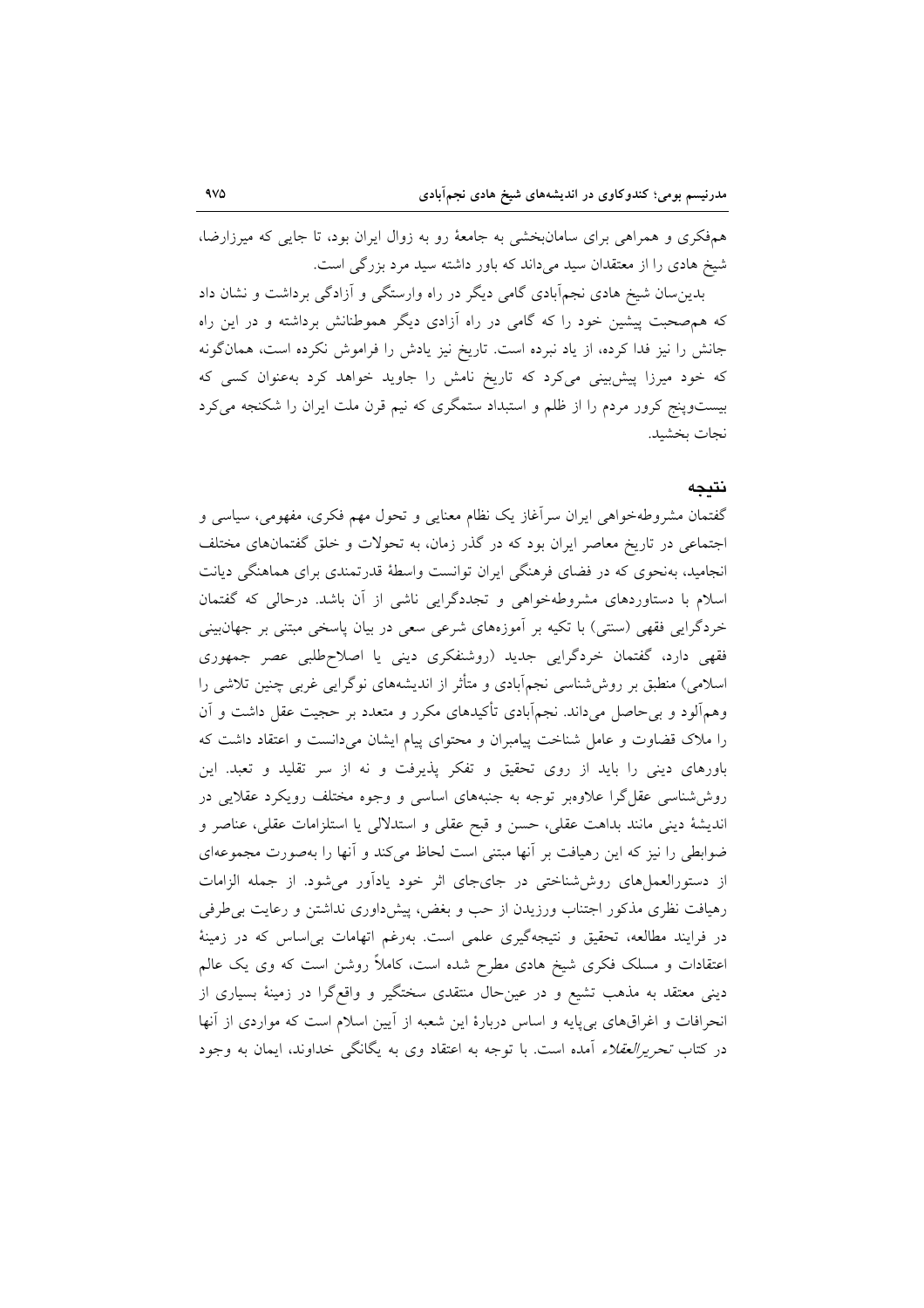پیامبر خاتم و اذعان به رسالت ایشان و اصالت قرآن، مهم ترین مطلبی که در زمینهٔ مبانی فلسفی و اعتقادی وی جلب توجه می کند، مستظهر کردن عقل بهعنوان محور مباحث و نظریههای خود به حمایتهای شرع و تأییدات وحی است.

با اینکه مدرنیته محصولی کاملاً غربی است، ما در سنت اسلامی خودمان توانستیم نگاهی معطوف به مدرنیسم و نوسازی را در سنتهای خودمان ایجاد کنیم که در این بین روحانیت تأثیر بسیار مهمی داشت. اگر شیخ هادی نجمآبادی را شخصی به حساب آوریم که با شیوهٔ منحصربهفرد به اجتهاد در اصول و مبانى پرداخت و حجيت عقل را فراتر از دستورالعمل هاى شرعی و قالبهای فقهی اعتبار بخشید، شاید بتوانیم تأثیر غیرمستقیم وی بر روند جریان بیداری ایرانیان و به اوج رسیدن آن در نهضت مشروطه را مطمح نظر قرار دهیم. بهطور مشخص طرح گفتمان دیانت عقلایی توسط شیخ هادی نجمآبادی رویدادی مهم به لحاظ اندیشه ای در ابتدای تاریخ معاصر ایران بود که ضمن تأثیرگذاری و الهامبخش بودن، بهنحو اصولی تر و با دلایل محکمتری در خدمت دفاع از أرمانهای مشروطیت و اندیشههای أن درآمد. گفتمان روشنفکری دینی با استناد به قرآن و روایات درصدد است که اولویت عقل بر شرع را اثبات و از آن دفاع کند.

خلاصهٔ سخن نجمآبادی در این زمینه این است که انسان باید عقل خود را در هر حال حاکم بداند و نگوید که کلمات صادره از معصومین مقدم بر حکم عقل است. با آنکه این نگاه در اوان مشروطه و متأثر از نگاه شریعتمداران ضد جنبش مشروطه و غربگرایان چندان مجال باليدن نيافت، از نگاهي متأخر و اکنون، تحت تأثير نگاه بومي به مدرنيته و مدرنيزاسيون و نيز اندیشهٔ روشنفکری دینی می توان به اهمیت و عمق این نگاه بومی به لزوم انطباق بر جهان در پرتو عقل یا بازتفسیر دین در پرتو عقل اشاره کرد؛ نگاهی که اکنون جریان روشنفکری دینی یا نواندیشی دینی در حال طی طریق آن است.

#### منابع و ماخذ

- ۱. آدمیت، فریدون (۱۳۵۵). **ایدئولوژی نهضت مشروطه ایران**، تهران: پیام.
- ۲. آل غفور، سید محسن ( ۱۳۸۹ ) «شیخ هادی نجم|آبادی فقیه روشنفکر و قرآنپژوه سیاسی»، مجلهٔ سیاسی اقتصادی.
	- ٣. ابن منظور، محمد (١٣٧۶). لسان العرب، تعليقه على شيرازى، بيروت.
		- ۴. جهانبگلو، رامین (۱۳۷۹). **ایران و مدرنیته**، تهران: گفتار.
	- ۵. حقیقت، عبدالرفیع (۱۳۶۱). **تاریخ نهضتهای فکری ایران**، تهران: نشر پیکان.
	- ۶. دوانی، علی (۱۳۸۸). زندگیiامه و خدمات علمی و فرهنگی شیخ هادی نجمآبادی.
	- ۷. ساوجی، محمد (۱۳۸۳). «جهان بینی مدرن و سیر تحول نگرش انتقادی»، فصلنامهٔ تخصصی علوم سیاسی.
		- ۸ رشدیه، شمسالدین (۱۳۶۲). **سوانح عمر**، تهران: تاریخ ایران.